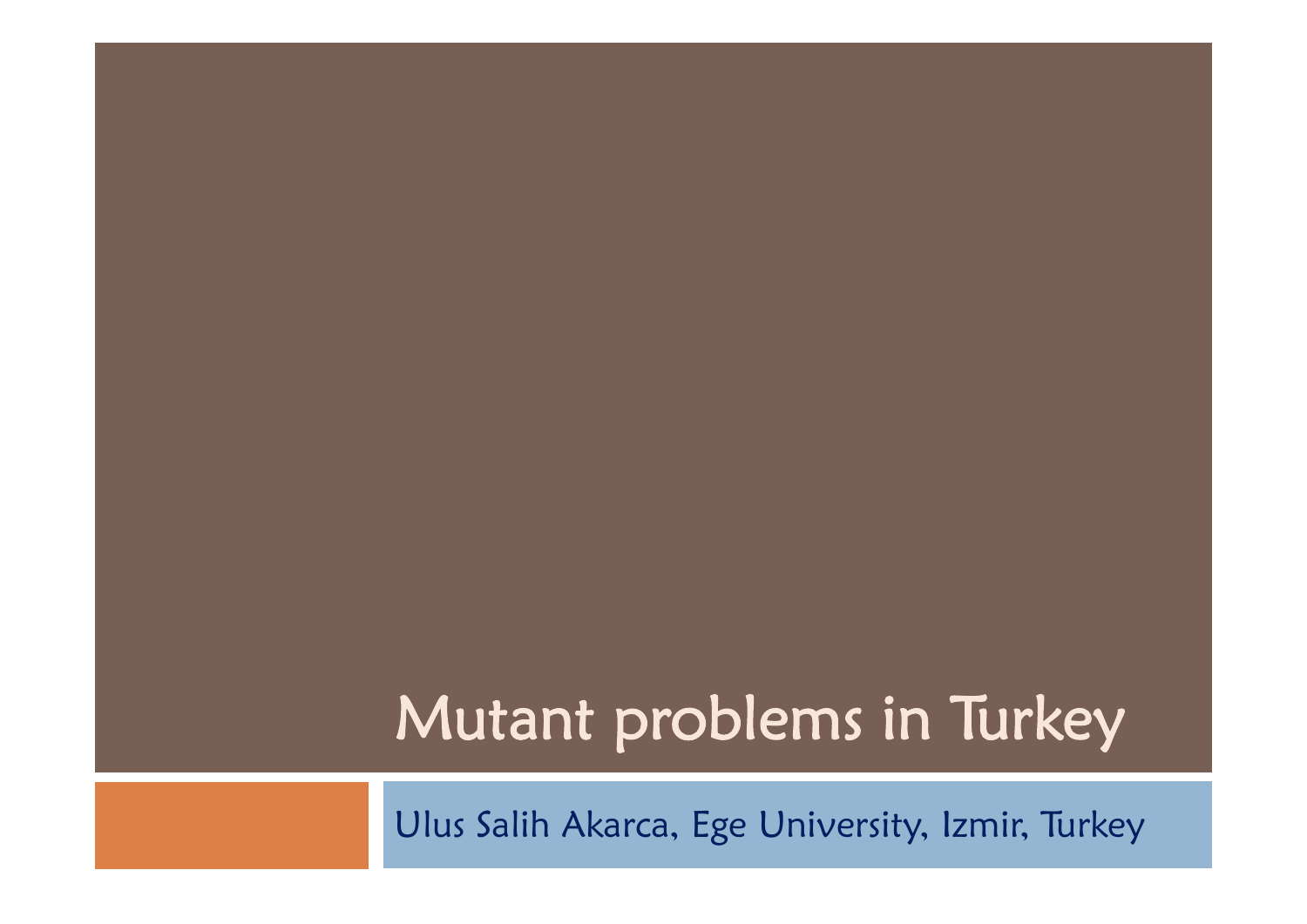- $\Box$  HBV and HCV have a very high rate of mutation.
	- **HBV** reverse transcriptase and HCV RNA polymerase have no proof-reading capacity to correct the misincorporated nucleotides.
	- **10<sup>10</sup>** and 10<sup>11</sup> mutations may enter the virus pool in HBV and HCV infection, respectively.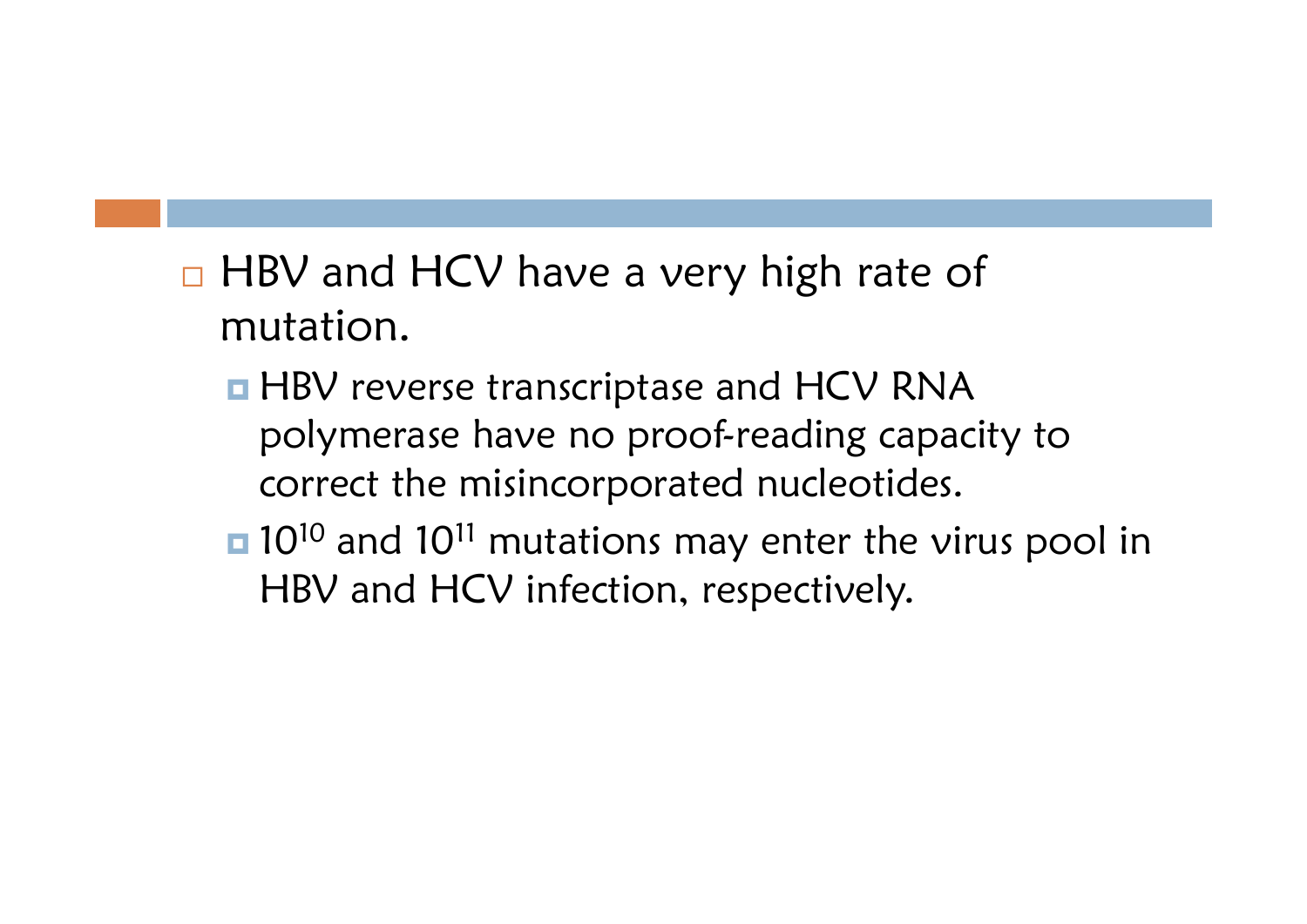- $\Box$  Mutations may accumulate through the evolution and may diversify the subtypes and genotypes. New species may evolve by the accumulation of mutations.
- □ HBV genotypes have 8%, HCV genotypes have 30% dissimilarities of nucleotide sequence.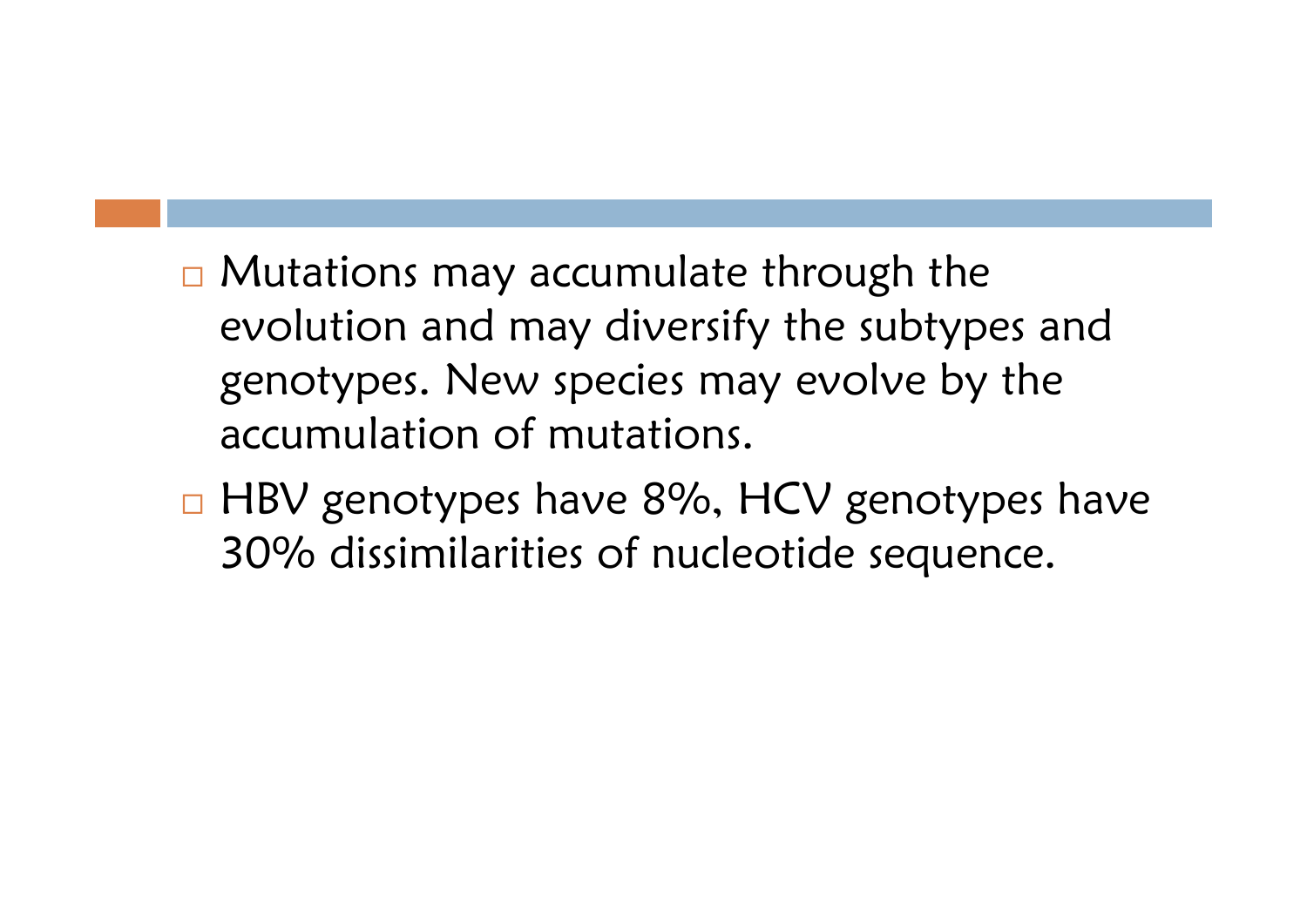- □ Genotypes have different patterns of clinical progression and treatment response.
- □ However, we will focus on the importance and consequences of mutations.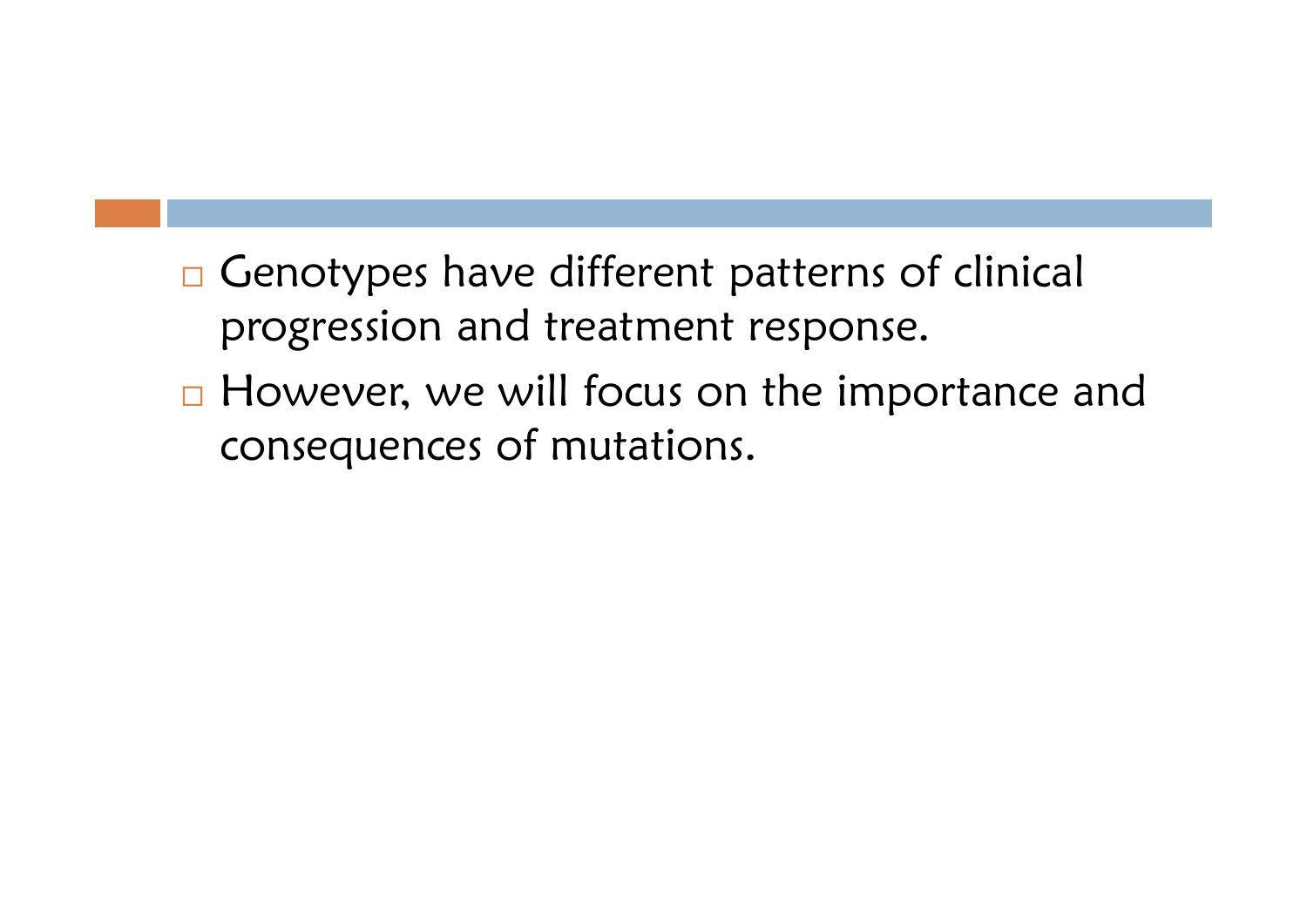- □ HBV mutations are clinically more relevant comparing to HCV mutations.
	- $\blacksquare$  Vaccination  $\rightarrow$  Vaccine escape mutations
	- **Resistance-prone drugs in the treatment**
	- **E** Compact genomic structure
- □ HCV-ISDR (interferon sensitivity determining region) mutations were subjects of several studies, but there has been no consistent results.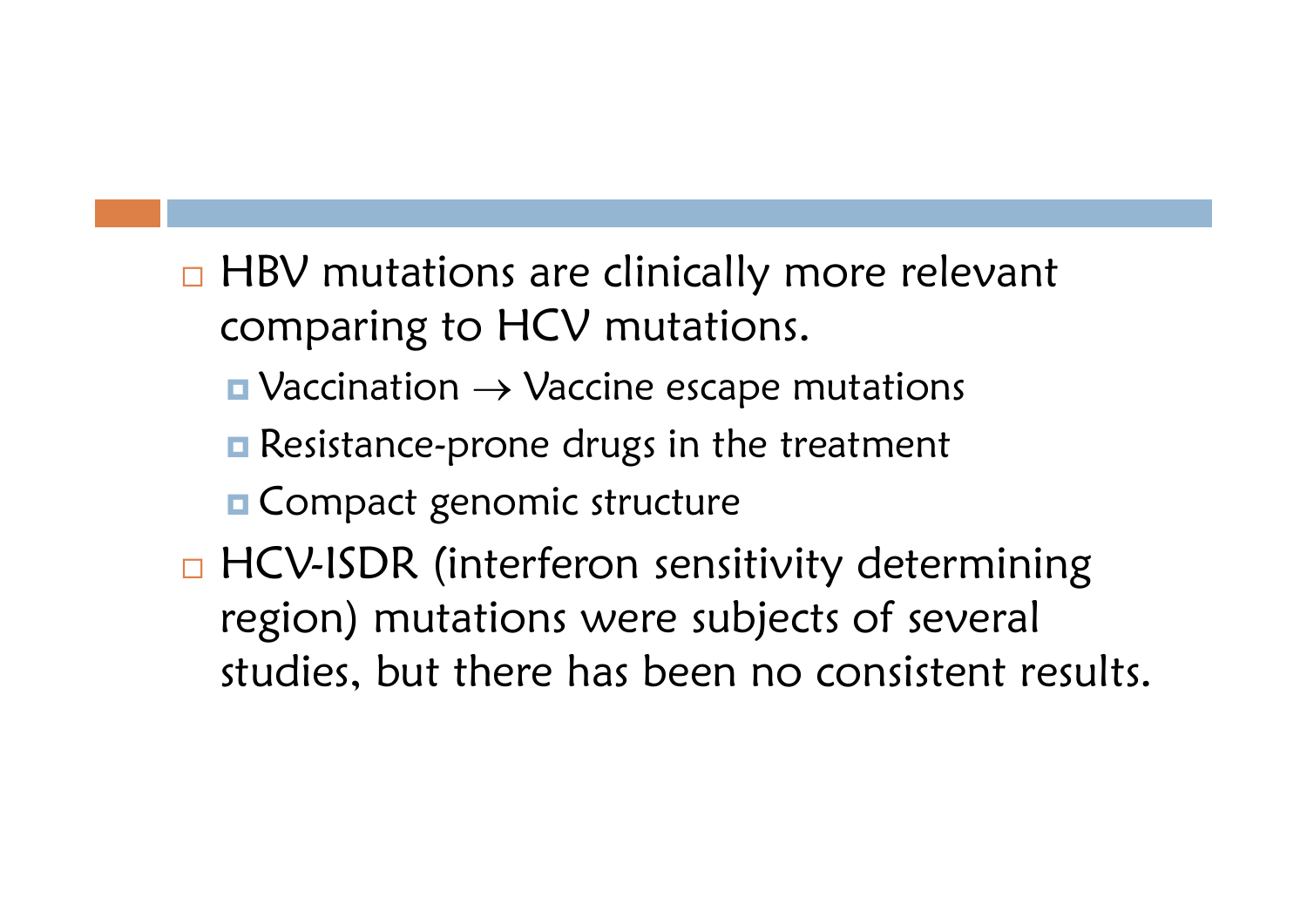## Clinically relevant HBV mutations

- **Precore, core promoter mutations which** prevent HBeAg secretion.
- □ Immune-, vaccine-escape mutations of HBsAg,
- □ Mutations leading nucleos(t)ide resistance.
- □ Mutations associated with HCC.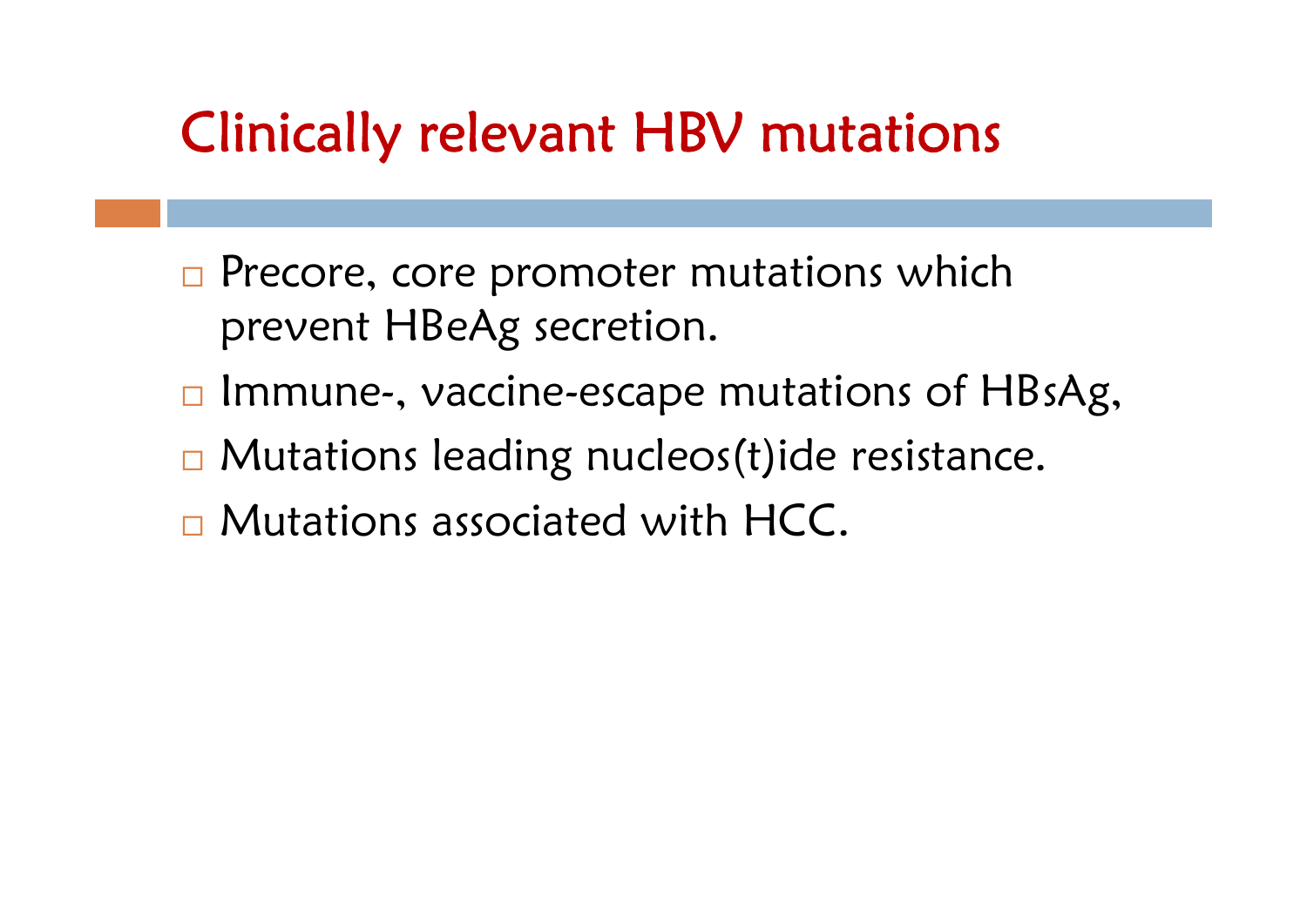### Precore and core promoter mutations

- □ They should be considered as variations, instead of mutation.
- □ These mutants are more common than the wild type
- □ Because of the widespread genotype D infection, precore stop codon mutation is highly prevalent in Turkey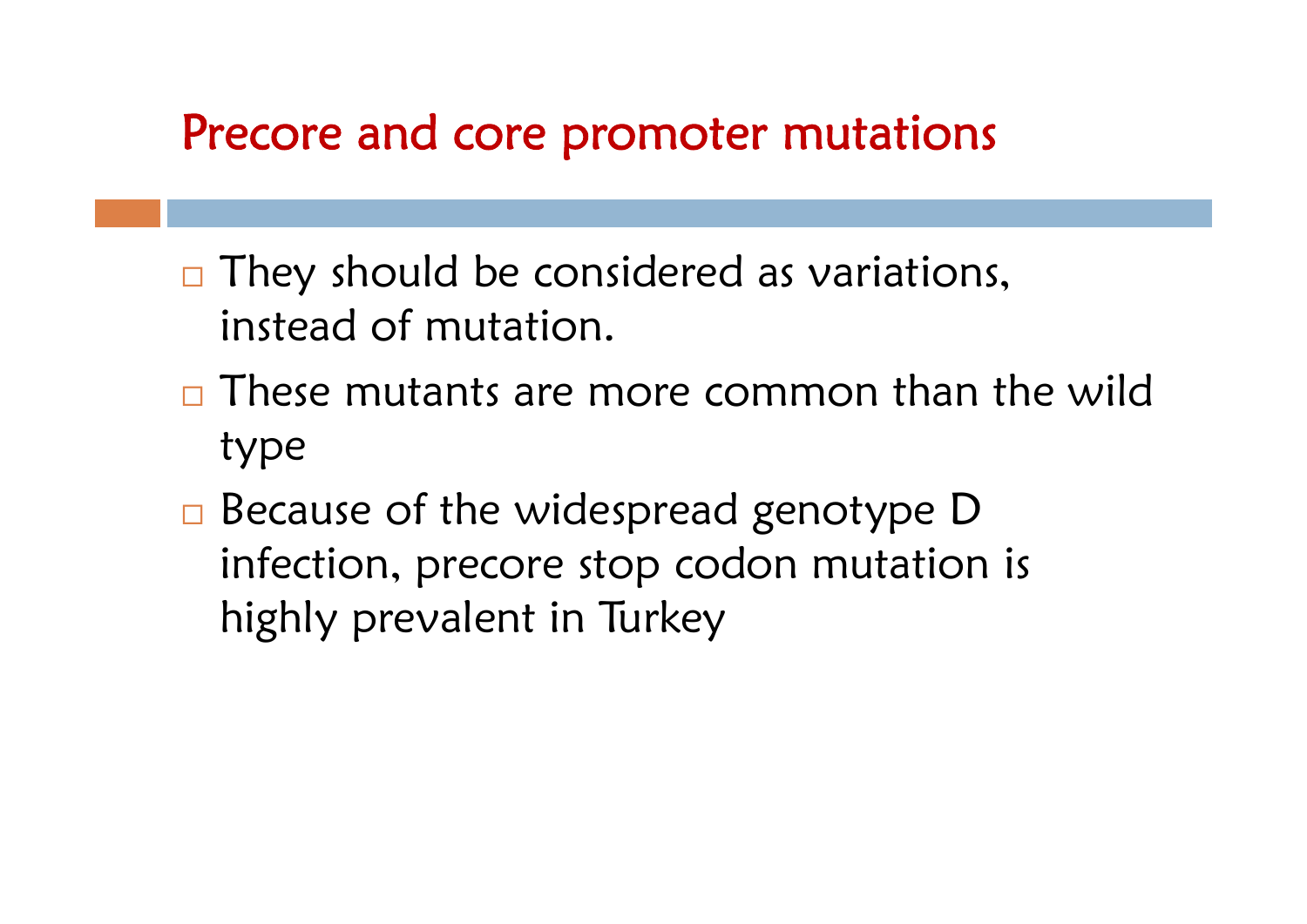



HBeAg(<del>小</del>)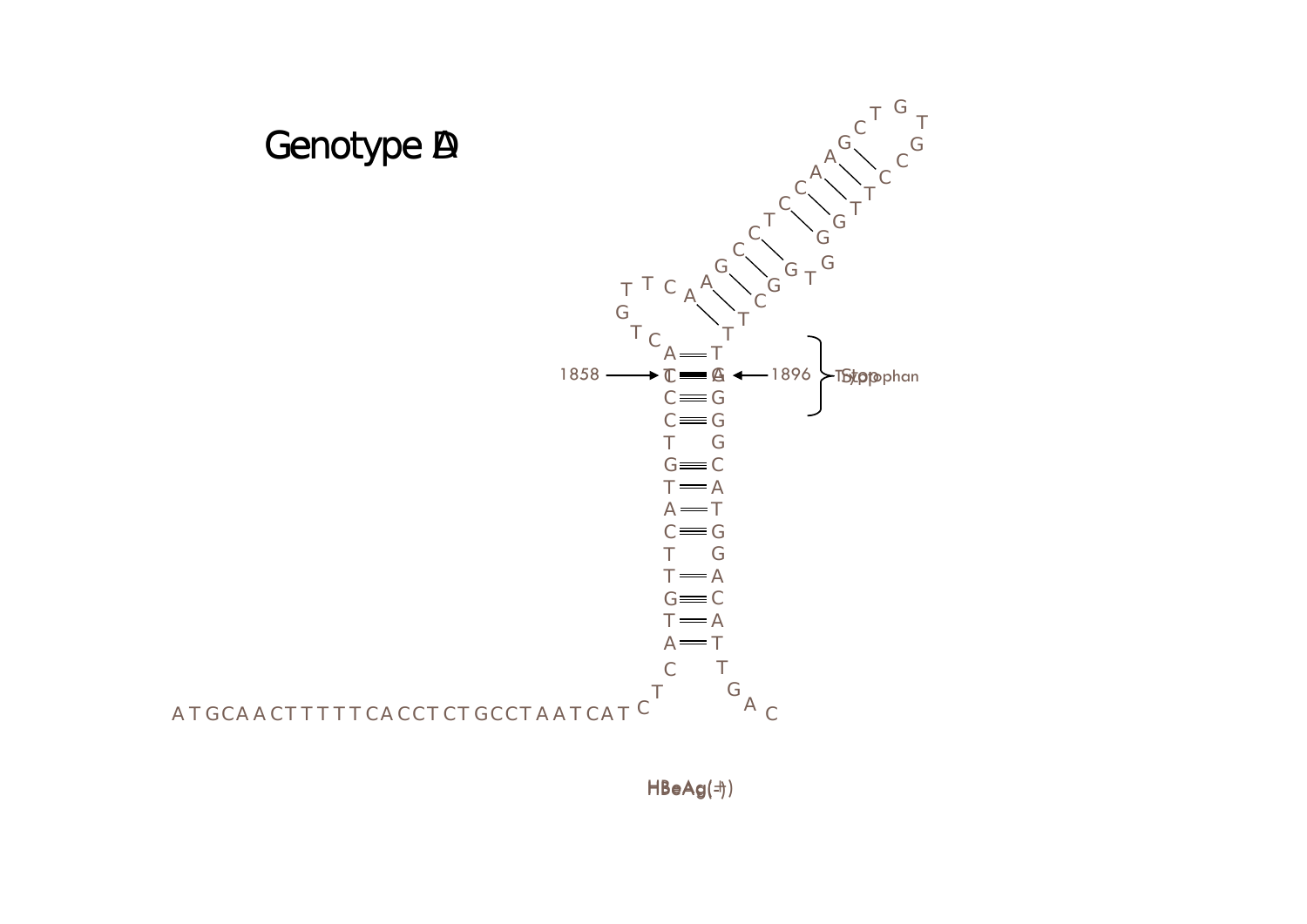### Result of precore stop codon mutation

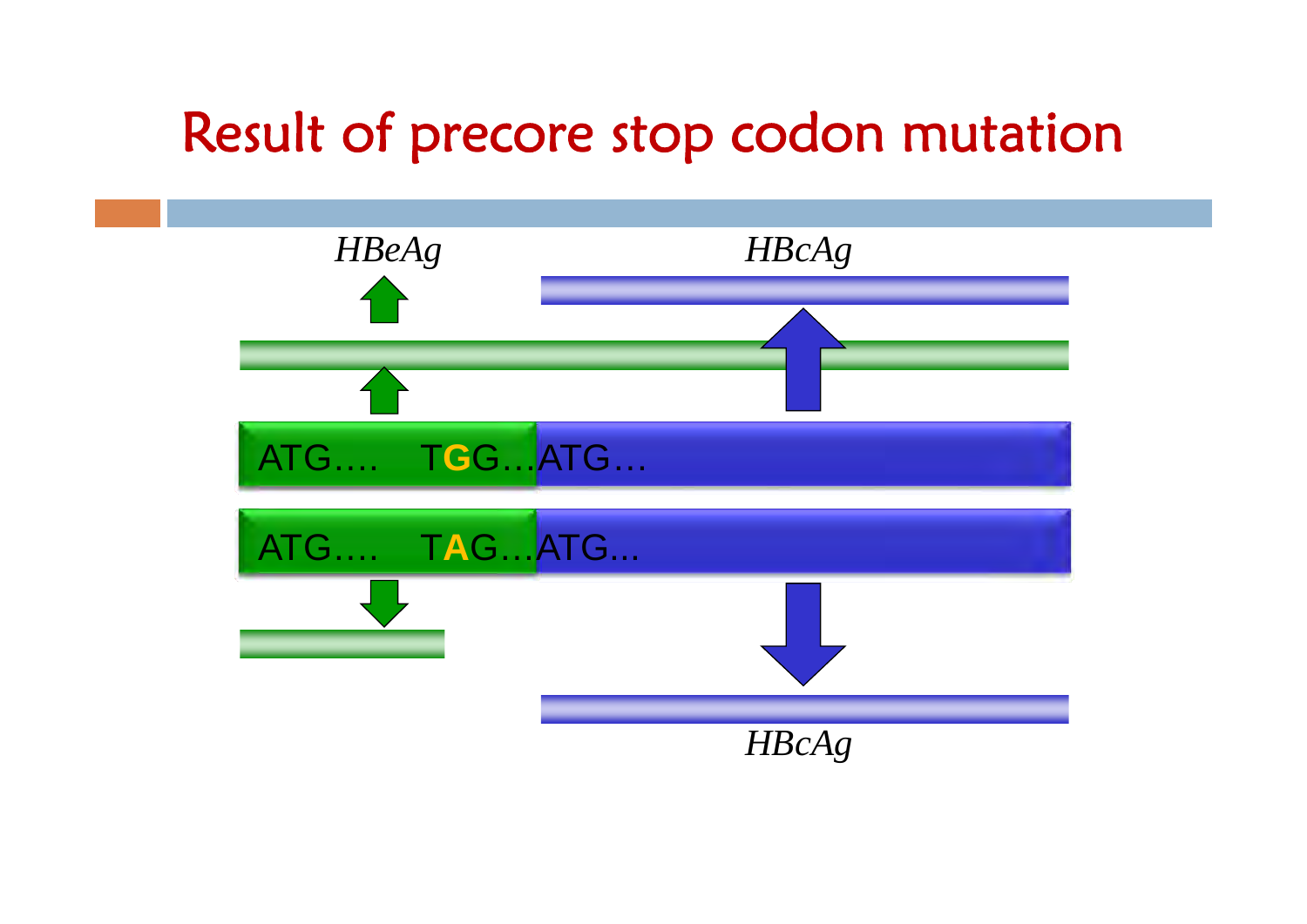#### What are the advantages of HBeAg negative mutants for the virus?

- **E** Escape from immune recognition.
- $\Box$  More effective replication and viral mechanisms
	- $\blacksquare$  Enhance the strenght of  $\varepsilon$  encapsidation signal sequence
	- **Restore the replication competence of nucleoside resistant** mutants
	- **H** HBeAg precursor may diminish the encapsidation by competition with HBcAg (dominant negative effect). Absence of HBeAg may increase the replication capacity.
	- **n** Core promoter mutants may increase the expression of core antigen, while reduce the synthesis of HBeAg mRNA.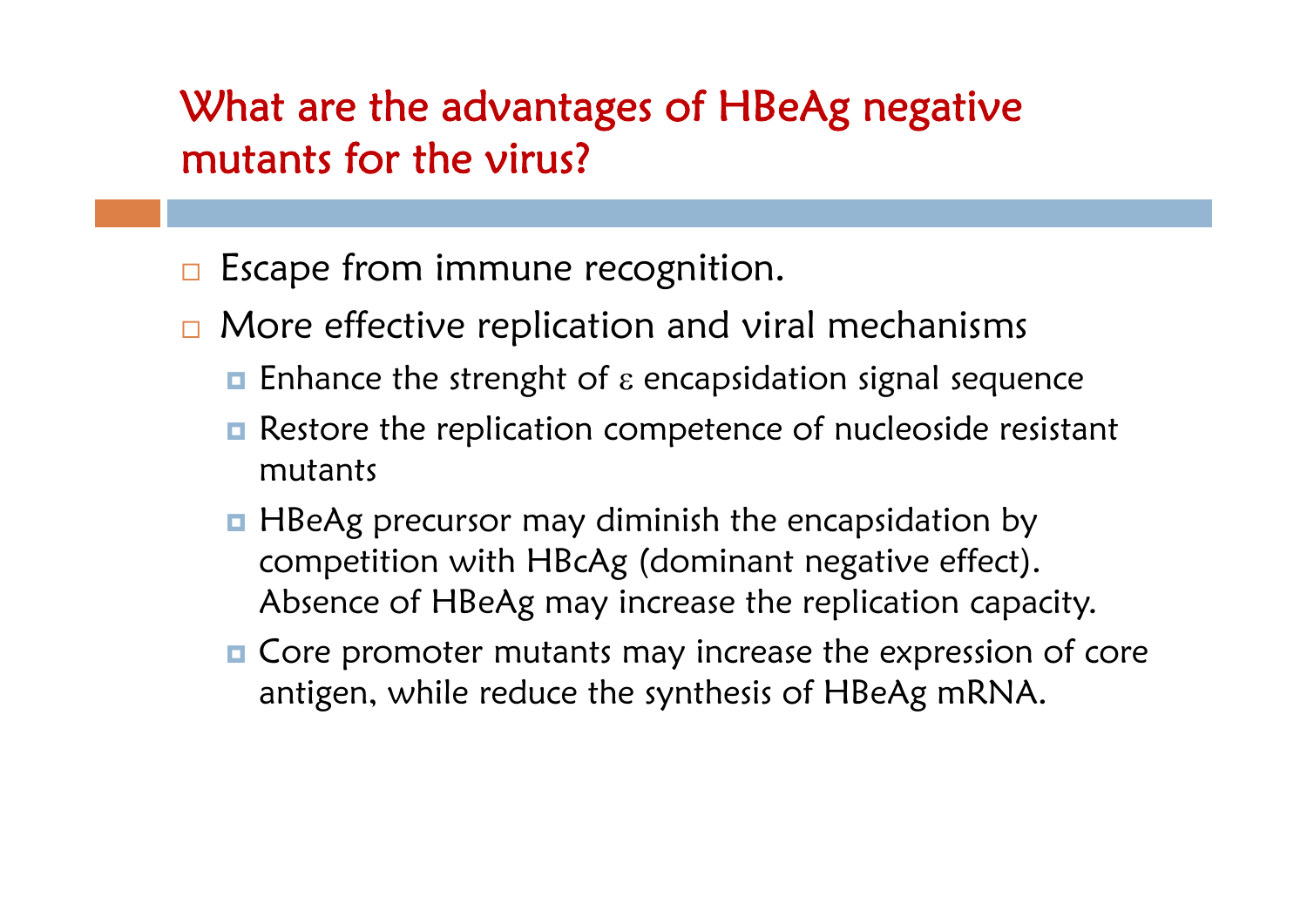### Characteristics of HBeAg negative infection

- $\Box$  HBeAg negative infection:
	- **Represents the advanced stage of the disease.**
	- $\Box$ An immune tolerogen (HBeAg) does not exist.
	- $\Box$ Other mutations in HBV genome are more likely to be present.
- $\Box$  For these reasons prognosis and response to treatments of HBeAg negative patients is poor.
	- At the time of diagnosis 30% have cirrhosis.
	- $\Box$ Mortality for 4 years is 20%, Risk of HCC is found to be 14%.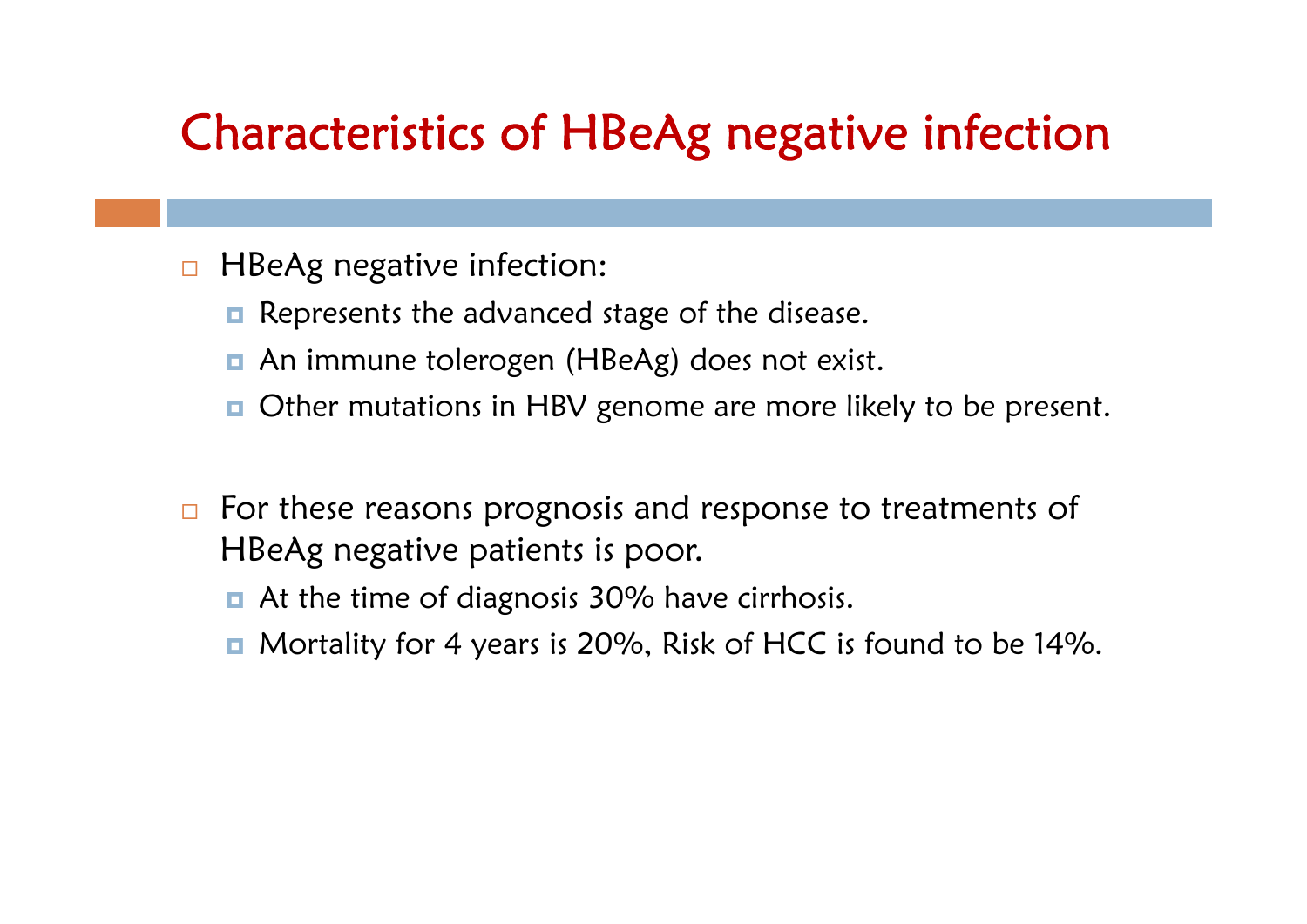# HBeAg negativity in Turkey

- □ 65-80% of the patients with CHB are HBeAg negative.
- $\Box$  These figures are lower comparing to other Mediterranean country.
- □ Higher rate of vertical transmission and young age of CHB may be the cause.
	- **n** Median age of treated patients was 37, more than 10 years ago
	- Now it is 43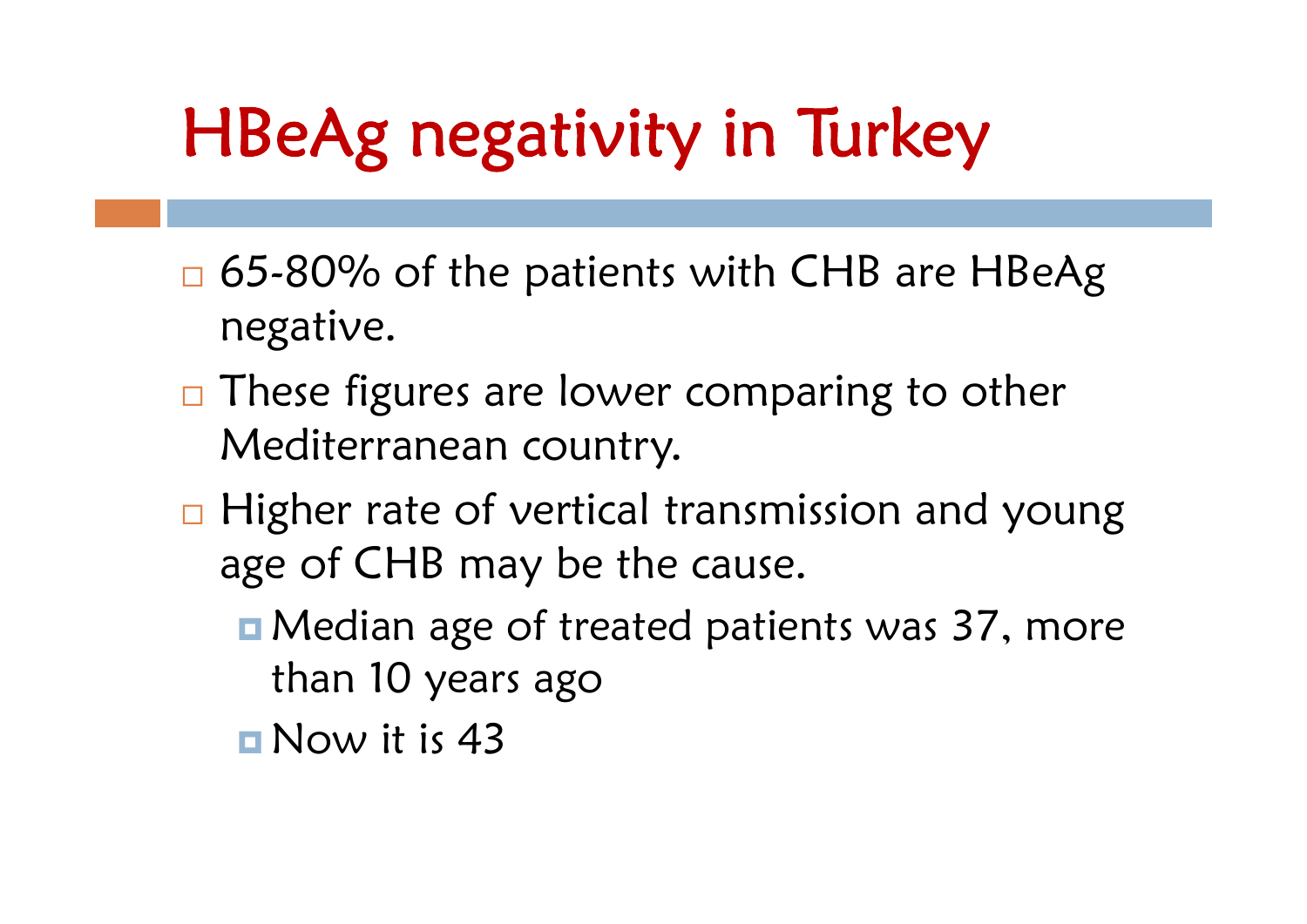

Journal of Clinical Virology 21 (2001) 91-101



www.elsevier.com/locate/jcv

#### Nucleotide divergences in the core promoter and precore region of genotype D hepatitis B virus in patients with persistently elevated or normal ALT levels

A. Mithat Bozdayı<sup>a,\*</sup>, Hakan Bozkaya<sup>b</sup>, Ahmet Repat Türkyılmaz<sup>a</sup>, Mustafa Sarýodlu<sup>b</sup>, Hülya Çetinkaya<sup>b</sup>, Selim Karayalçın<sup>b</sup>, Cihan Yurdaydın<sup>b</sup>, Özden Uzunalimoğlu

|                                                       | A1 (HBeAg positive<br>ALT: N | A2 (HBeAg positive<br>ALT: H | $A1 + A2$ HBe $Ag$<br>positive | B1 (HBeAg negative<br>ALT: N | B <sub>2</sub> (HBeAg negative<br>ALT: H | $B1 + B2$ HBeAg<br>negative |
|-------------------------------------------------------|------------------------------|------------------------------|--------------------------------|------------------------------|------------------------------------------|-----------------------------|
| No of Patients                                        | 13                           | 16                           | 29                             | 20                           | 18                                       | 38                          |
| Male/Female                                           | 8F/5M                        | 2F/14M                       | 10F/19M                        | 10F/10M                      | 4F/14M                                   | 14F/24                      |
| Age (mean $\pm$ SD)                                   | $30 + 10$                    | $34 \pm 12$                  | $32 + 11$                      | $37 + 11$                    | $45 + 11$                                | $41 \pm 11$                 |
| $ALT$ (mean $+$ SD)                                   | $26 + 10$                    | $149 + 220$                  |                                | $22 + 8$                     | $104 + 66$                               |                             |
| Deletion 1763-1770                                    |                              |                              |                                |                              |                                          |                             |
| 1762 $A \rightarrow T$                                |                              |                              |                                |                              |                                          |                             |
| 1764 $G \rightarrow A$                                |                              |                              |                                |                              |                                          |                             |
| $1762/1764$ (T/A)                                     |                              | 3                            |                                |                              |                                          |                             |
| 1896 stop codon                                       |                              | $\overline{4}$               |                                |                              |                                          | 16                          |
| $1762/1764$ (T/A) $+1896$<br>$(G \rightarrow A)$ stop | $\theta$                     | $\mathbf{0}$                 |                                |                              |                                          | 10                          |
| <b>TOTAL</b>                                          |                              |                              |                                | 12                           |                                          | 29                          |

Table 2 Patient characteristics and core promoter and precore mutations (N:Normal: H: High)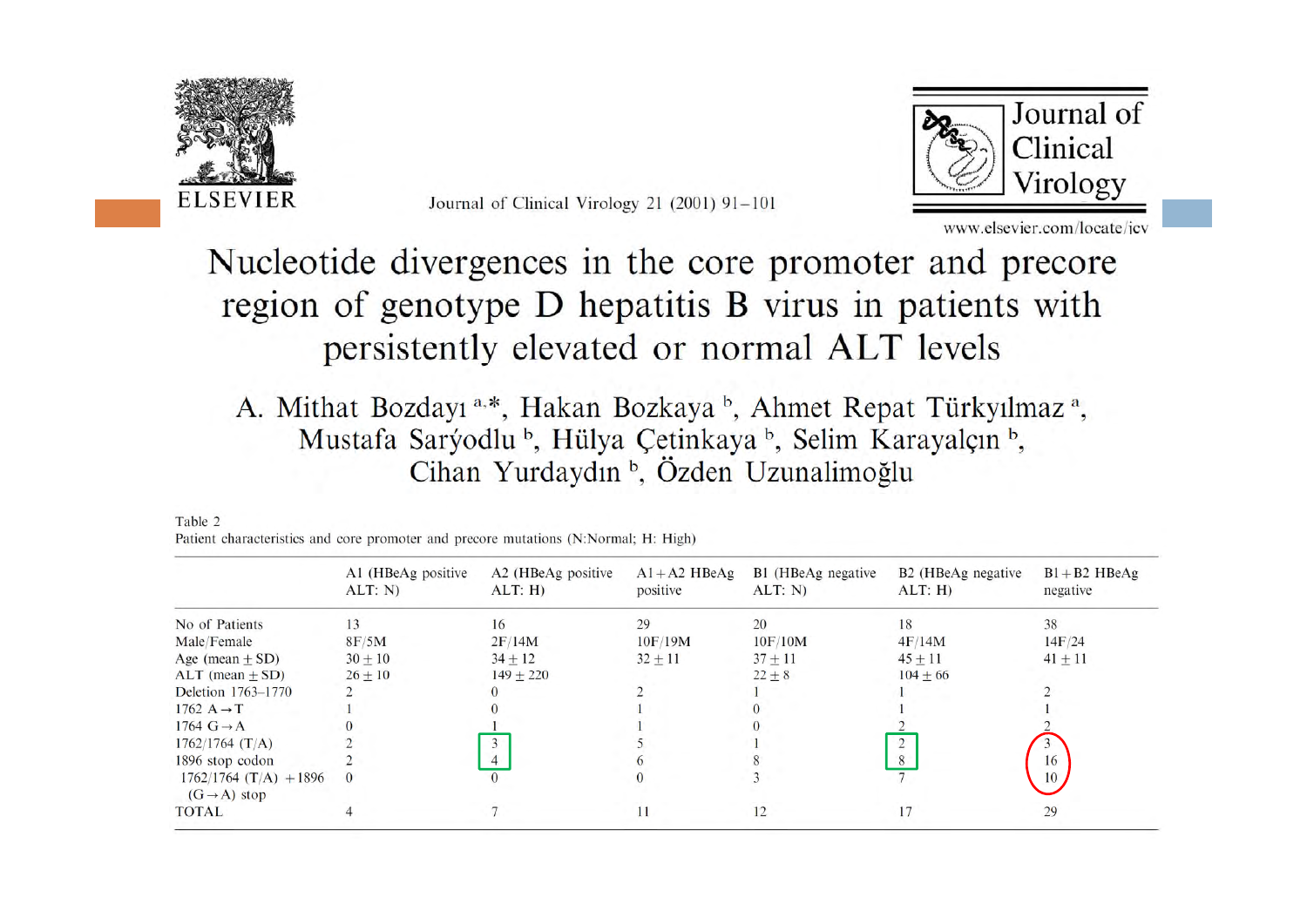### Vaccine esacape mutations in Turkey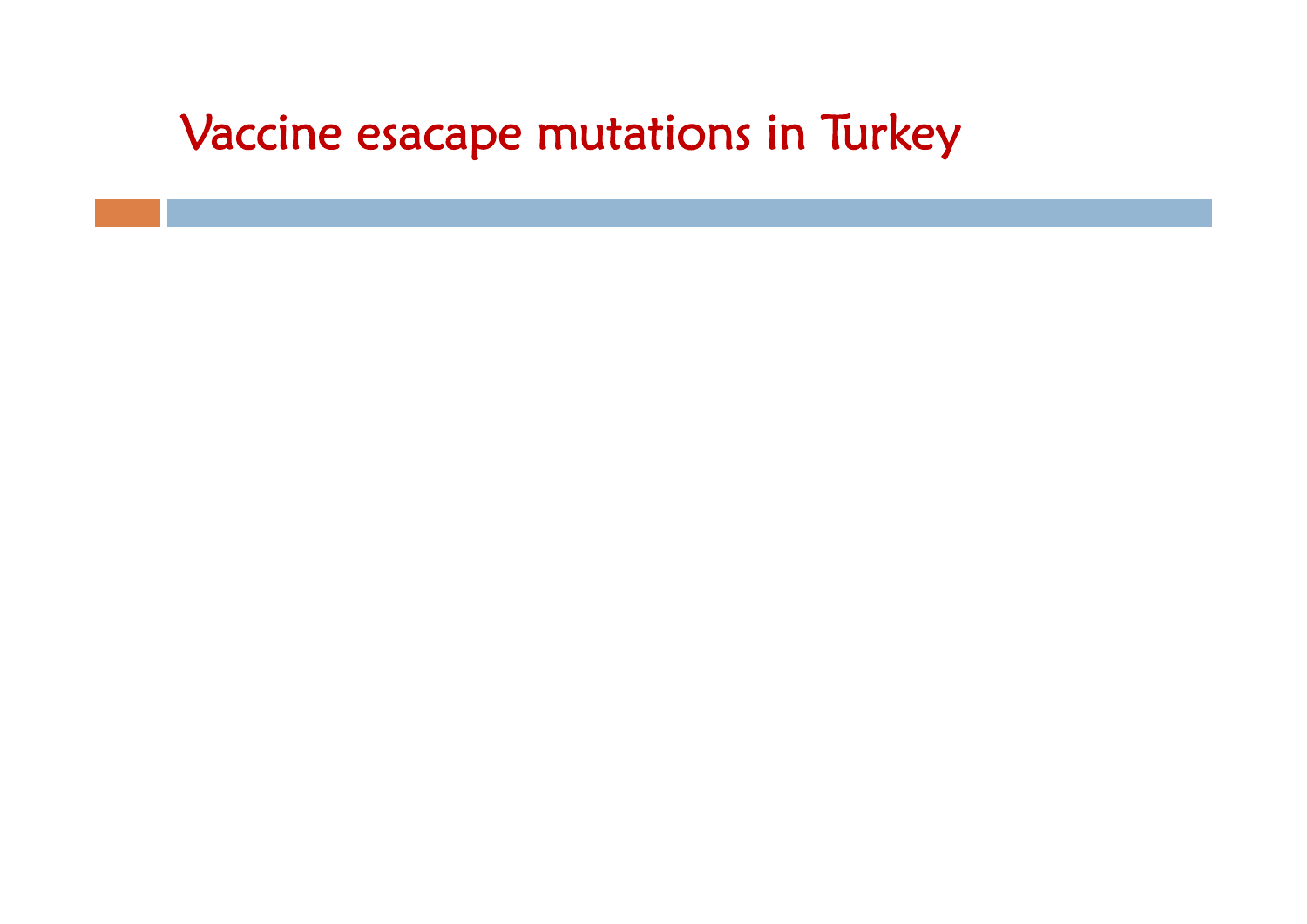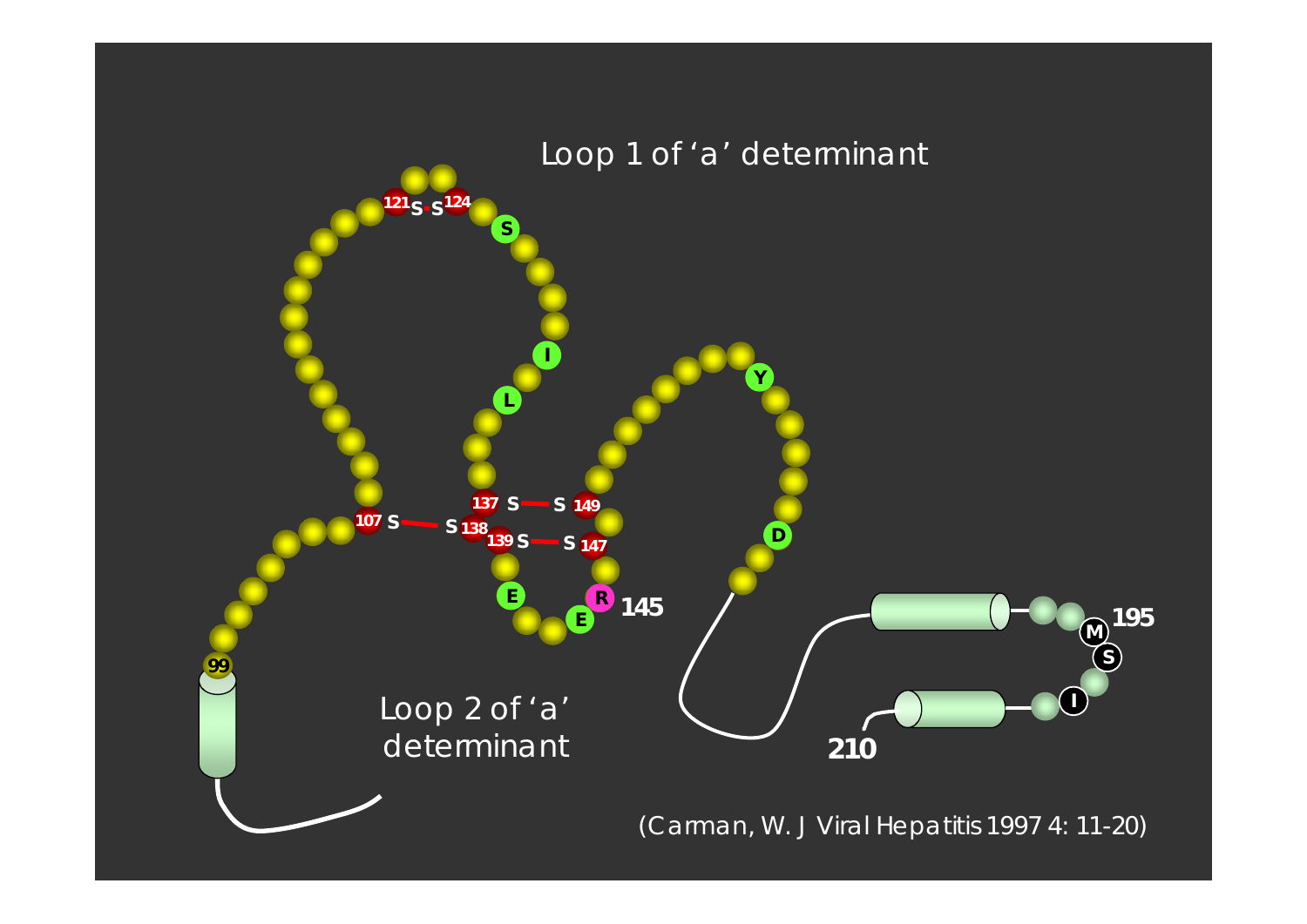### Clinical consequences of S-gene mutations

- □ HBV infection in postexposure prophylaxis
- □ HBV recurrence under HBIG prophylaxis in postransplant patients
- □ Diagnostic inaccuracy in ELISA tests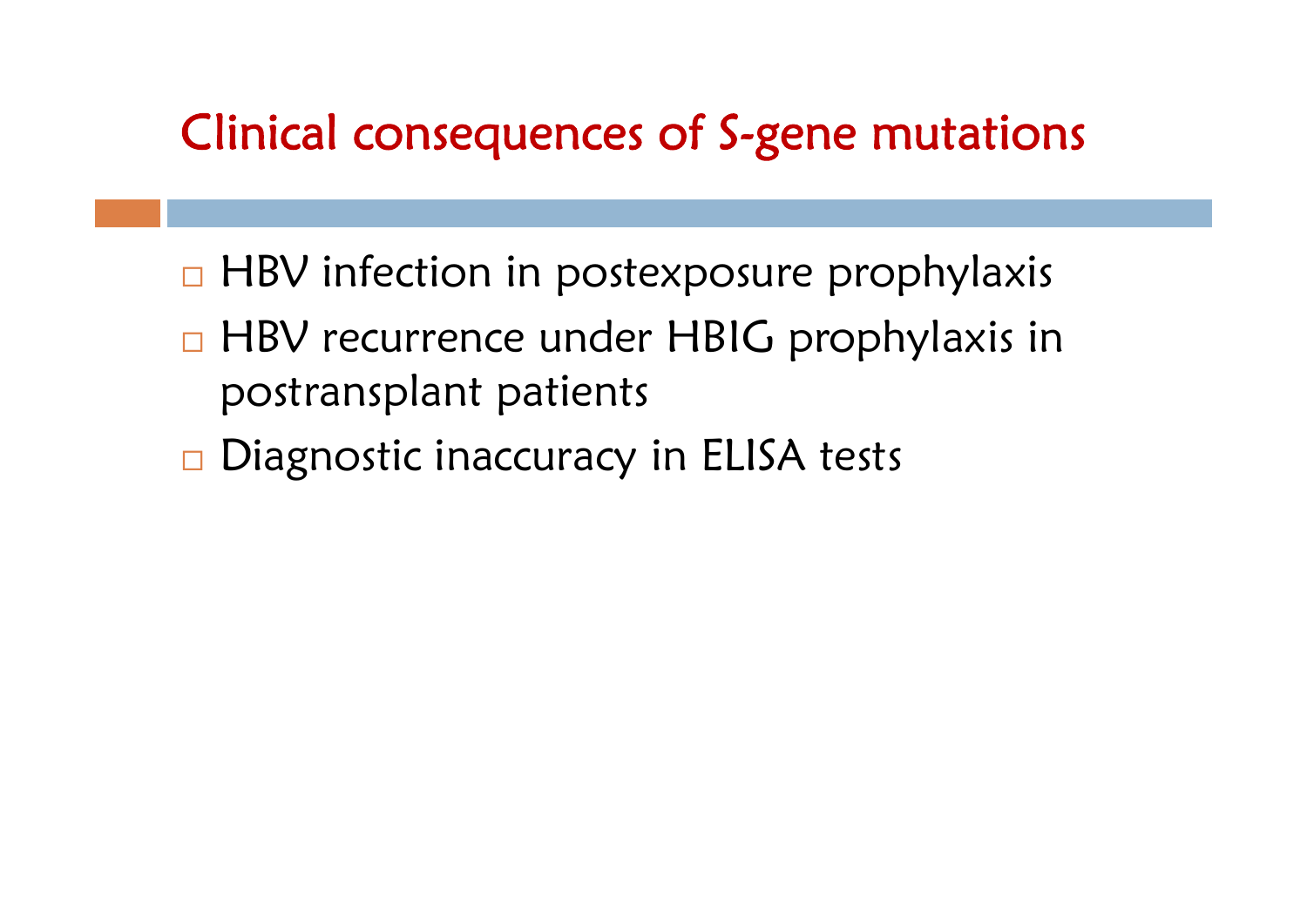

**Wilson, JVH 1998**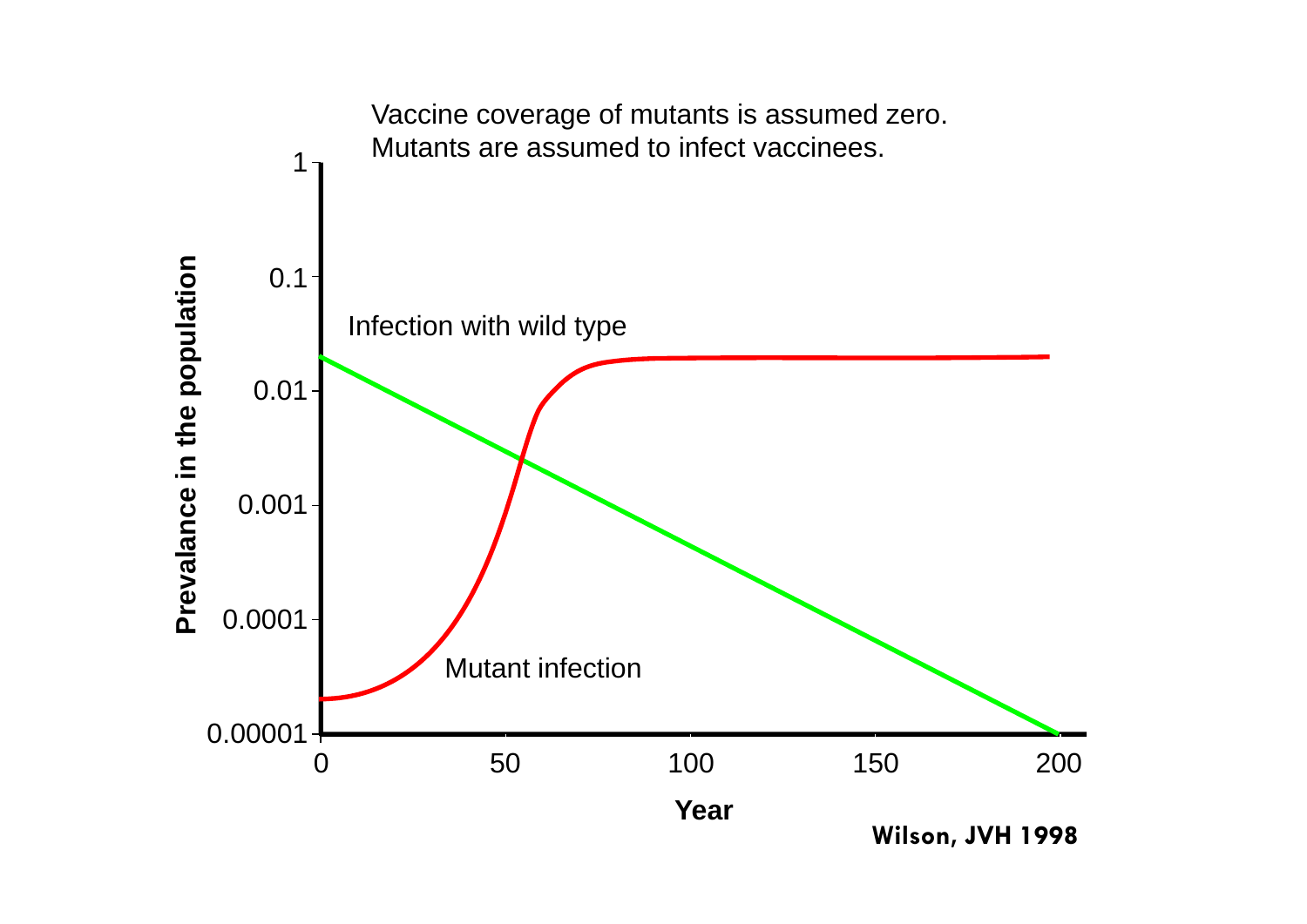#### Publications related to HBsAg mutants from Turkey



Journal of Clinical Virology 38 (2007) 157-160



www.elsevier.com/locate/jcv

Short communication

#### A new hepatitis B virus vaccine escape mutation in a renal transplant recipient

A. Arzu Sayiner<sup>a,\*</sup>, Harun Agca<sup>b</sup>, Aylin Sengonul<sup>a</sup>, Ali Celik<sup>c</sup>, Mesut Akarsu<sup>d</sup>

A new mutation at a determinant, sS143L, was described. It can not be detected by commercial assay of HBsAg.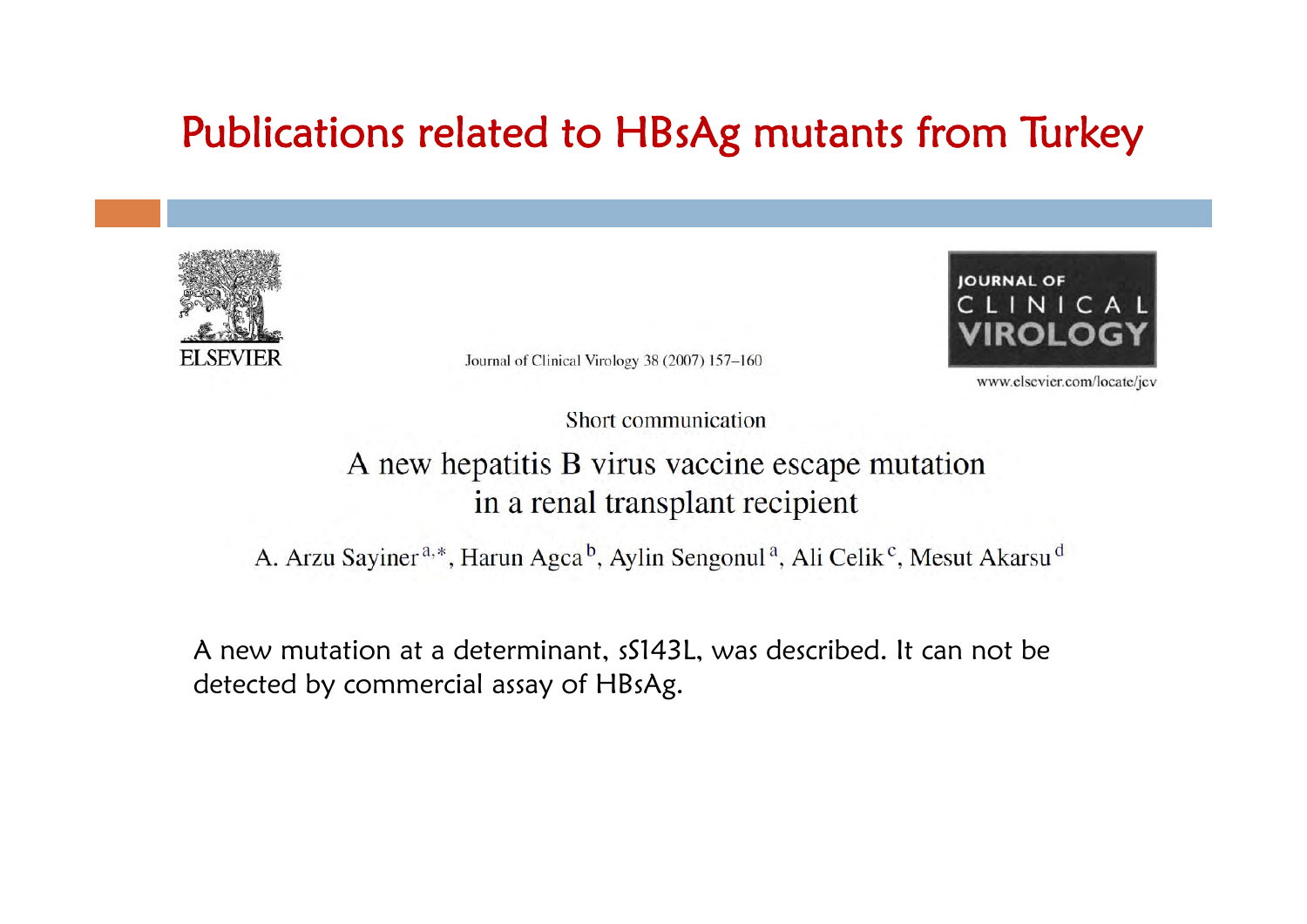#### **Naturally Occurring MHR Variants in Turkish Patients Infected With Hepatitis B Virus**

A. Arzu Sayiner,<sup>1\*</sup> Ayla Özcan,<sup>2</sup> and Aylin Sengonul<sup>1</sup>

<sup>1</sup>Department of Clinical Microbiology, Dokuz Eylul University School of Medicine, Izmir, Turkey <sup>2</sup>Department of Clinical Microbiology, Akdeniz University School of Medicine, Antalya, Turkey

- □ 41 inactive HBV infection
- $\Box$ 40 patients with CHB were studied.
- □ 22 patients have aa substitutions.
	- $\Box$  42.5% in CHB
	- **□** 12.2% in inactive infection
- □ None of the mutations result in drug resistant changes in rt gene.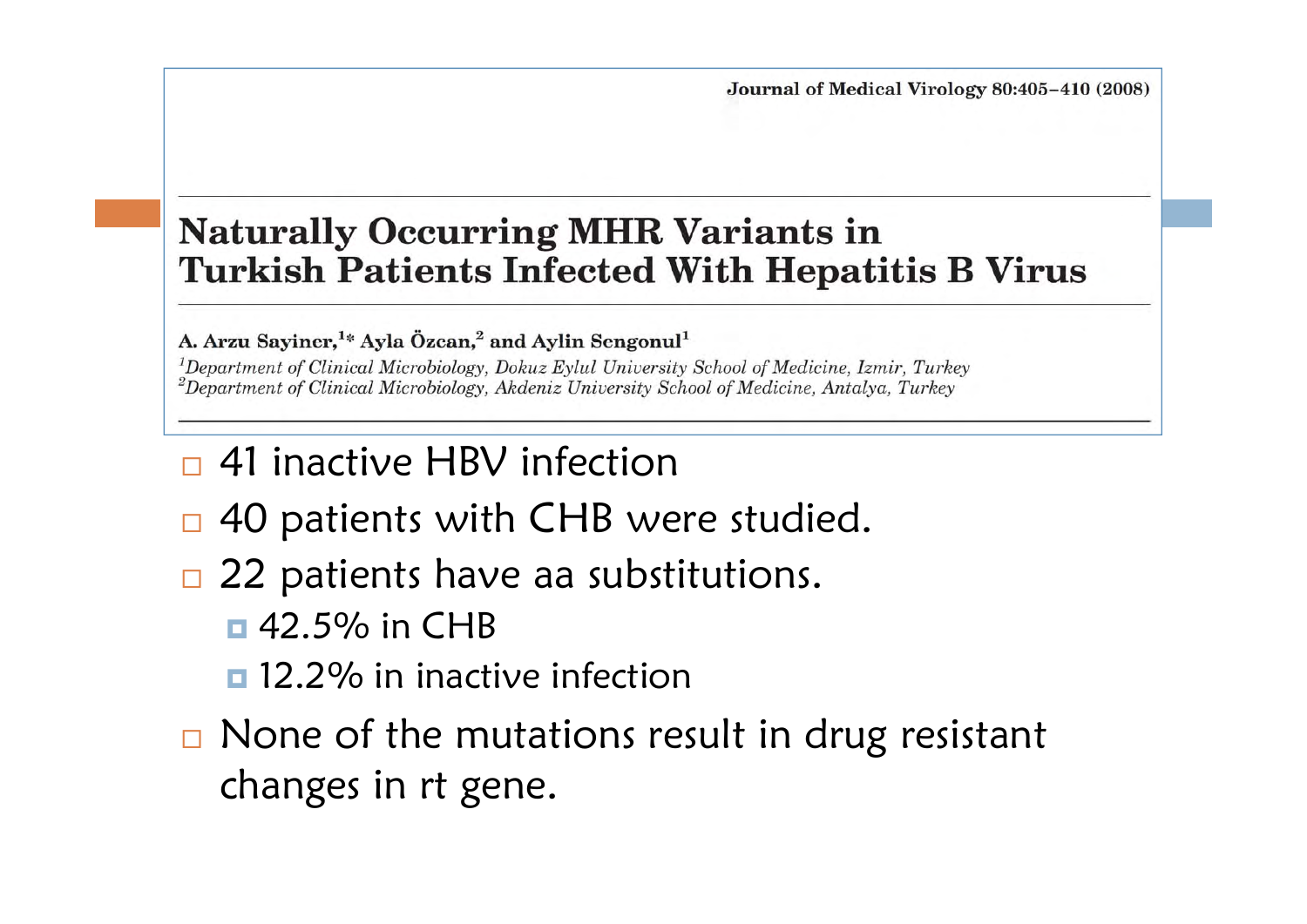|                                                          |                  |                |              |                |              |       | Antigenic regions of MHR |                                         |              |               |              |               |     |               |     |
|----------------------------------------------------------|------------------|----------------|--------------|----------------|--------------|-------|--------------------------|-----------------------------------------|--------------|---------------|--------------|---------------|-----|---------------|-----|
|                                                          |                  |                |              | HBs1           |              |       | HBs2                     |                                         |              | HBs3          |              |               |     | HBs4          |     |
| Sample code                                              | HBsAg<br>subtype | 101            | 104          | 110            | 113          | 118   | 120                      | $125^{\mathrm{a}}$                      | 127          | 129           | 136          | 140           | 142 | 143           | 144 |
| Reference seq.<br>AY796032                               | ayw2             | Gln            | Leu          | Ile            | Ser          | Thr   | Pro                      | Thr                                     | Pro          | Gln           | Ser          | Thr           | Pro | Ser           | Asp |
| A11                                                      | ayw2             |                |              |                |              |       | Thr/Pro                  |                                         |              |               |              |               |     |               |     |
| A16                                                      | ayw2             |                |              |                |              |       |                          |                                         |              |               |              |               | Thr |               |     |
| A35                                                      | ayw <sub>3</sub> |                |              |                |              | Ala   |                          |                                         |              |               |              |               |     |               |     |
| A38                                                      | ayw2             | Arg            |              |                |              |       |                          |                                         |              |               |              |               |     |               |     |
| A40                                                      | ayw2             |                |              |                |              |       |                          |                                         |              | His           |              |               |     |               |     |
| B1                                                       | ayw2             | Arg            |              |                |              |       |                          |                                         |              |               |              |               |     |               |     |
| B <sub>3</sub>                                           | ayw2             |                |              |                |              |       | Thr                      |                                         |              |               |              |               |     |               |     |
| B <sub>4</sub>                                           | ayw <sub>3</sub> |                |              |                |              | Ala   |                          |                                         |              |               |              |               |     |               |     |
| B <sub>6</sub>                                           | ayw2             |                |              |                |              | Lys   |                          |                                         |              |               |              |               |     |               |     |
| B <sub>9</sub>                                           | ayw2             | His            |              |                |              |       |                          |                                         |              |               |              |               |     |               |     |
| <b>B13</b>                                               | ayw2             | Lys            |              |                |              |       |                          |                                         |              |               | Ala          |               |     |               |     |
| <b>B14</b>                                               | ayw <sub>3</sub> |                |              |                |              |       |                          | $\operatorname{\mathcal{M}\mathit{et}}$ |              |               |              |               |     |               |     |
| <b>B17</b>                                               | ayw2             |                |              |                |              | Ala   |                          |                                         | Ala          |               |              |               |     |               |     |
| <b>B18</b>                                               | ayw2             |                |              |                |              |       |                          |                                         |              |               |              |               |     | Leu           |     |
| <b>B20</b>                                               | ayw2             |                |              | Leu            |              |       |                          |                                         |              |               |              |               |     |               |     |
| <b>B22</b>                                               | ayw2             |                | Trp          |                |              |       |                          |                                         |              |               |              |               |     |               |     |
| <b>B25</b>                                               | ayw3             |                |              |                |              | Ala   |                          |                                         |              |               |              |               |     |               |     |
| B31                                                      | ayw2             |                |              | Leu            |              |       |                          |                                         |              |               |              |               |     |               |     |
| <b>B32</b>                                               | ayw3             | His            |              |                | Thr          |       |                          | Met                                     |              |               |              |               |     |               |     |
| <b>B35</b>                                               | ayw2             |                |              |                |              |       |                          |                                         |              |               |              |               |     |               | Glu |
| <b>B38</b>                                               | ayw2             |                |              |                |              |       |                          |                                         |              |               |              | <b>Ile</b>    |     |               |     |
| <b>B40</b>                                               | ayw <sub>3</sub> |                |              |                |              | Ala   |                          |                                         |              |               |              |               |     |               |     |
| Number of substitutions at<br>the position $(total: 26)$ |                  | $\overline{5}$ | $\mathbf{1}$ | $\overline{2}$ | $\mathbf{1}$ | $\,6$ | $\sqrt{2}$               | $\sqrt{2}$                              | $\mathbf{1}$ | $\mathcal{I}$ | $\mathbf{1}$ | $\mathcal{I}$ | 1   | $\mathcal{I}$ | 1   |

TABLE II. Distribution of the Amino Acid (aa) Substitutions of the MHR (aa 100-169) Detected in the Study Population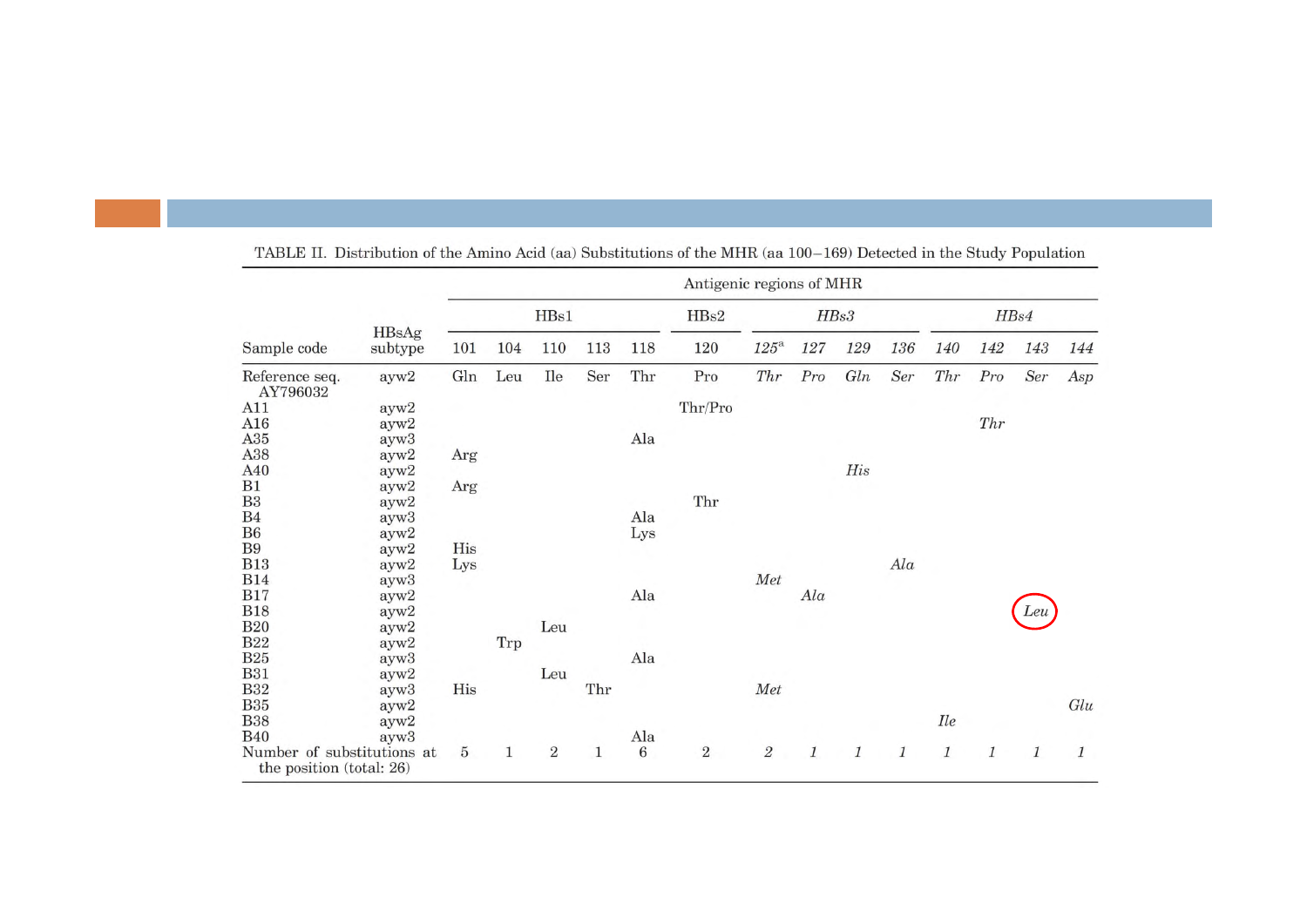#### Mutations in the S gene region of hepatitis B virus genotype  $D$ in Turkish patients

MEHMET ÖZASLAN<sup>1</sup>, ERSAN ÖZASLAN<sup>2\*</sup>, ARZU BARSGAN<sup>1</sup> and MEHMET KORUK<sup>3</sup>

<sup>1</sup>Department of Biology, University of Gaziantep, 27310/Gaziantep, Turkey <sup>2</sup>Department of Gastroenterology, Ankara Numune Education and Training Hospital, 06100/Ankara, Turkey <sup>3</sup>Department of Gastroenterology, University of Gaziantep, 27310/Gaziantep, Turkey

- $\Box$ Isolates from 40 patients were sequenced (nt250-715)
- $\Box$ Mutations were detected at 10 different points.
- $\Box$  C498A, A531G and T536C were observed in all of the isolates.
	- Met125Thr, Thr127Pro aa changes
- $\Box$ C501A point mutation was described in 82.5% of the isolates.
- $\Box$  T496C, C517T, G523A, C479T, T320C (Ser55Phe), C296G (Val47Ala) were found in some patients.
- $\Box$ Most of the family members have the same sequence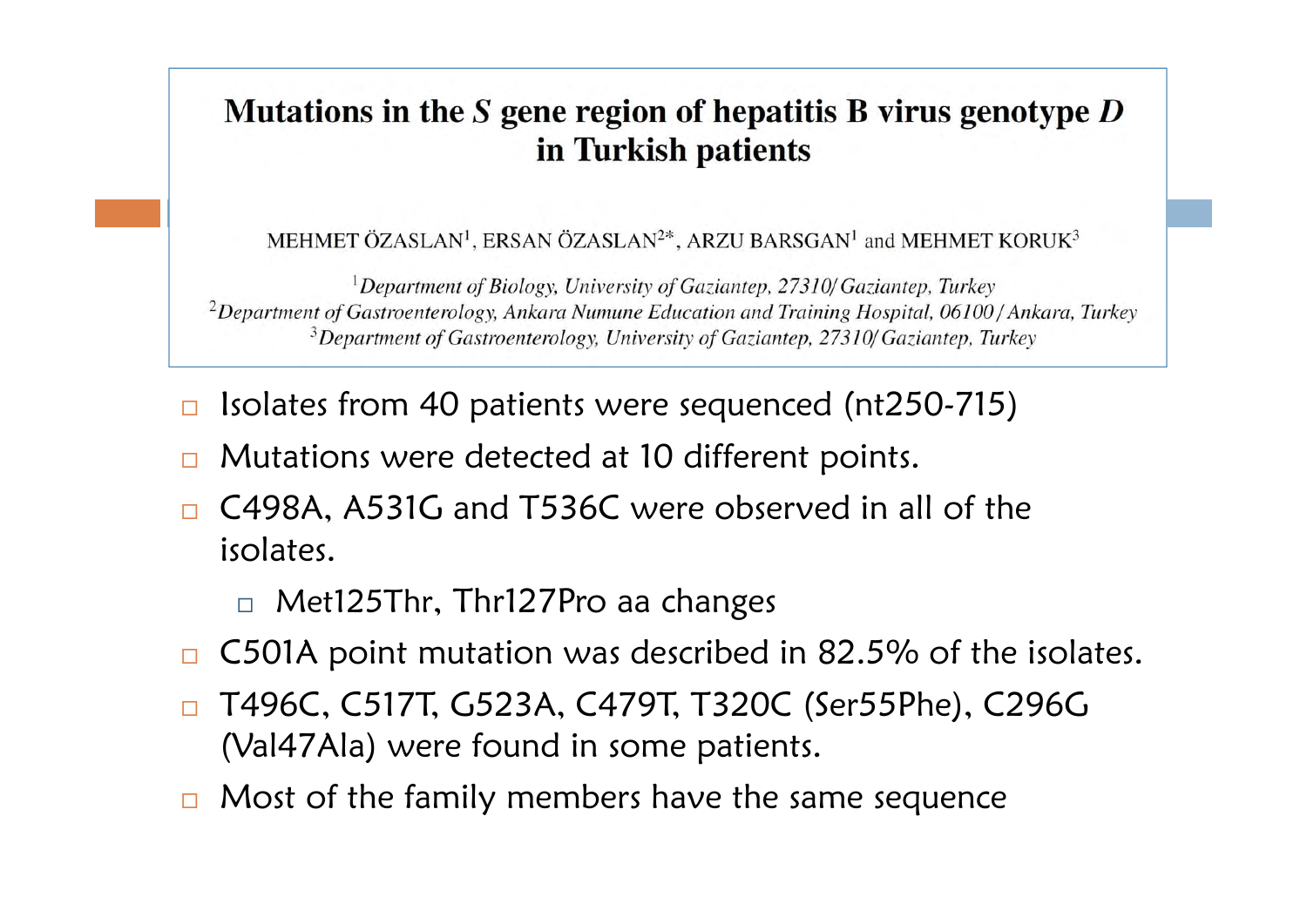## Drug resistant mutations in Turkey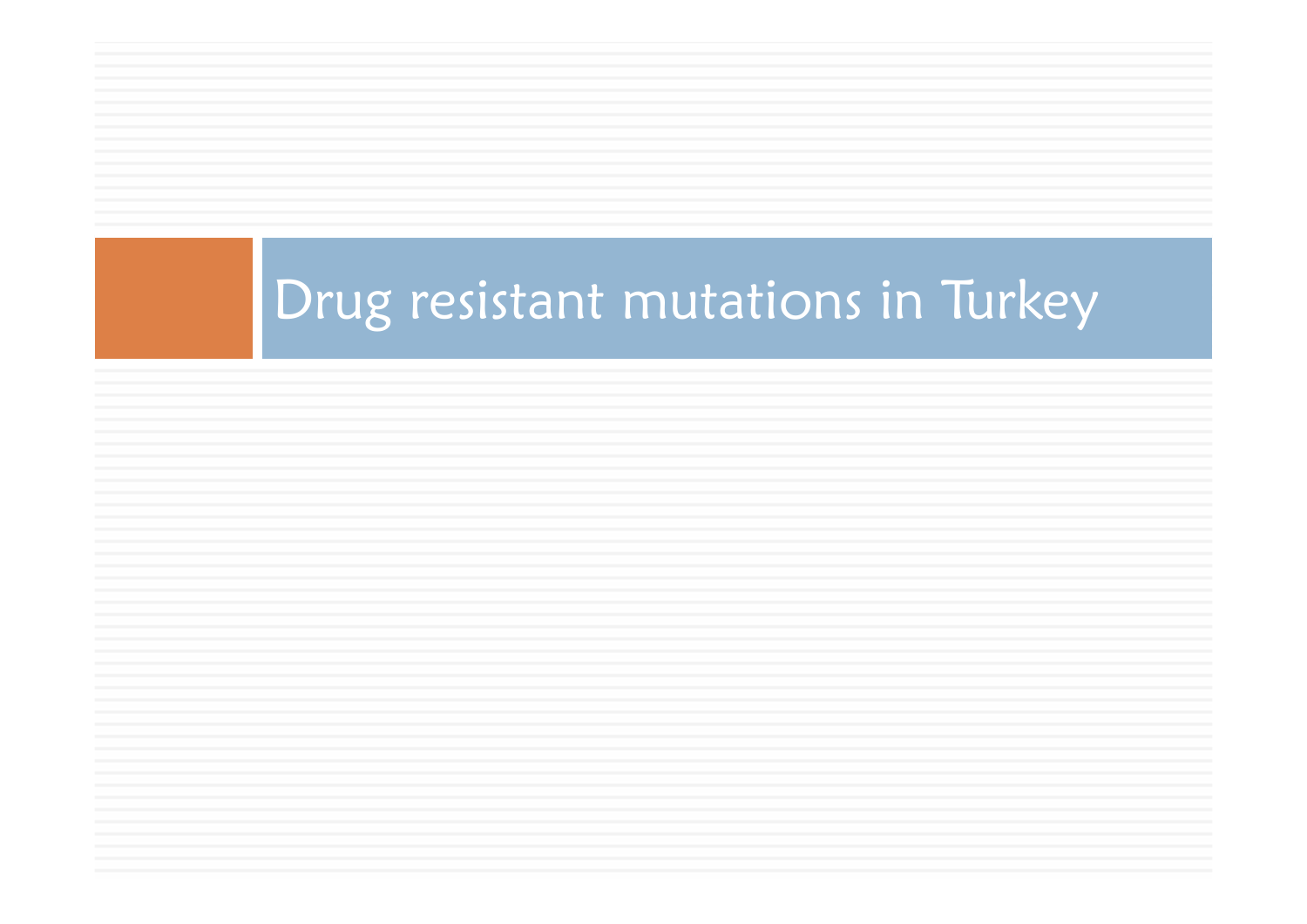#### **HBeAg NEGATIVE PATIENTS WITH CHRONIC HEPATITIS B ARE LESS LIKELY TO HAVE A BIOCHEMICAL BREAKTHROUGH DURING LAMIVUDINE TREATMENT**

**U.S. Akarca1, F. Gunsar1, G. Ersoz1, T. Ozacar2, S. Erensoy2, M. Akyildiz1, E. Kasap1, S. Akay1, F. Tekin1, Z. Karasu1, Y. Batur1, T. İlter1 1: Department of Gastroenterology, 2: Department of Microbiology of Ege University**

- $\Box$  498 lamivudine-treated patients' data were retrospectively analyzed.
- $\Box$  Patients who had two consecutive normal ALT values at least 1 month apart were defined as responsive to treatment.
- $\Box$  Biochemical breakthrough was defined as the presence of two consecutive ALT values more than the upper limit of normal, at least 1 month apart, after ALT normalization.
- $\Box$  Primary resistance was defined as the persistent ALT elevation during lamivudine treatment.
- $\Box$  To investigate the parameters which were related to breakthrough, Kaplan-Meier analysis and log-rank test were performed after categorization of the above parameters. Variables reaching a statistical significance were introduced into Cox's multiple regression analysis.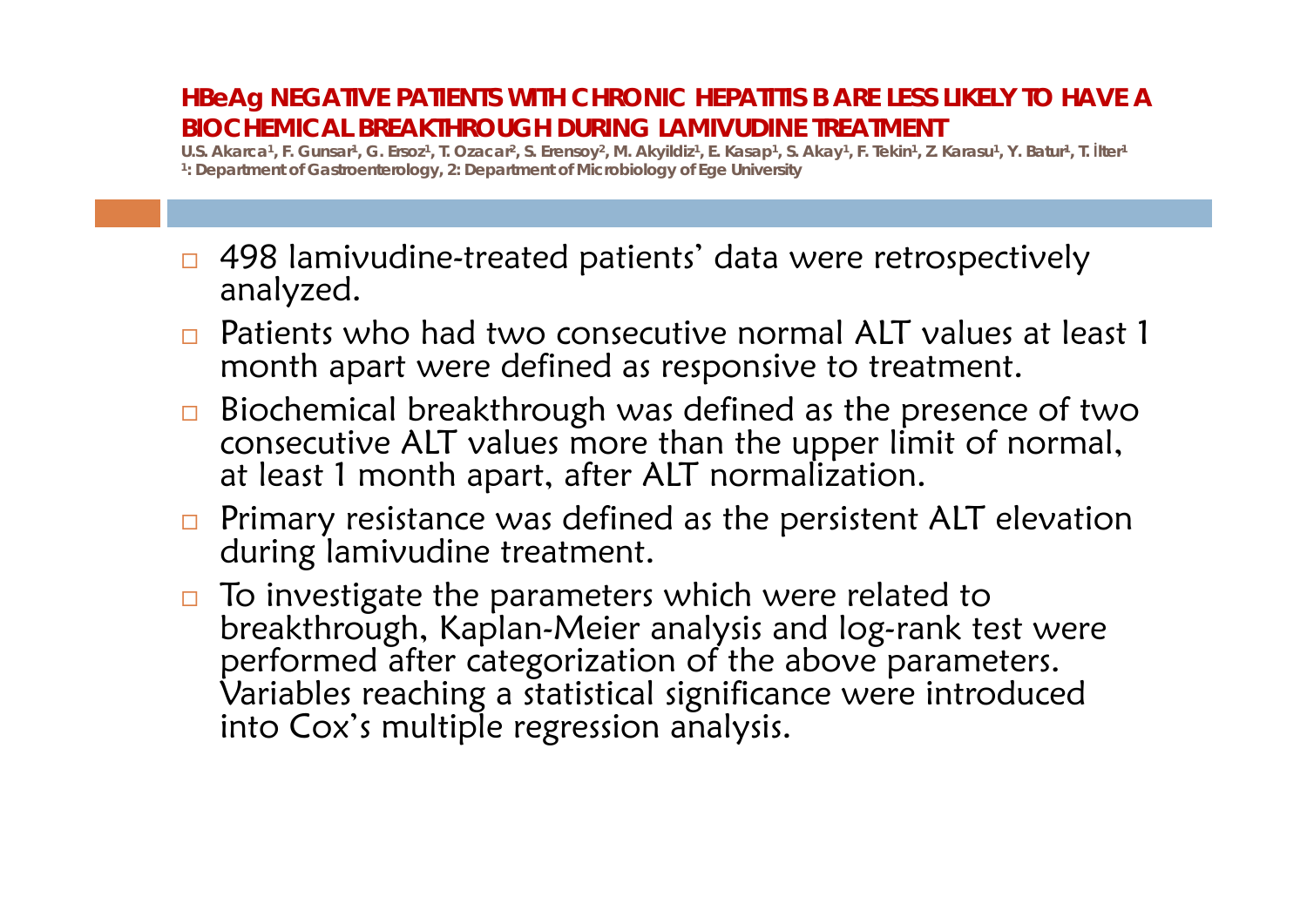## Characteristics of the patients

| Number                | 498          |  |  |  |
|-----------------------|--------------|--|--|--|
| Gender (male)         | 344 (69.1%)  |  |  |  |
| Age                   | $40 \pm 13$  |  |  |  |
| Follow-up (weeks)     | 105 (0-377)  |  |  |  |
| Response              | 153 (30.7%)  |  |  |  |
| Basal ALT (IU/I)      |              |  |  |  |
| median (range)        | 113 (34-480) |  |  |  |
| $<$ 2 x ULN           | 31%          |  |  |  |
| $2-5 \times ULN$      | 45%          |  |  |  |
| $>5 \times ULN$       | 24%          |  |  |  |
| Basal HBV DNA (pg/ml) | 312 (5-8935) |  |  |  |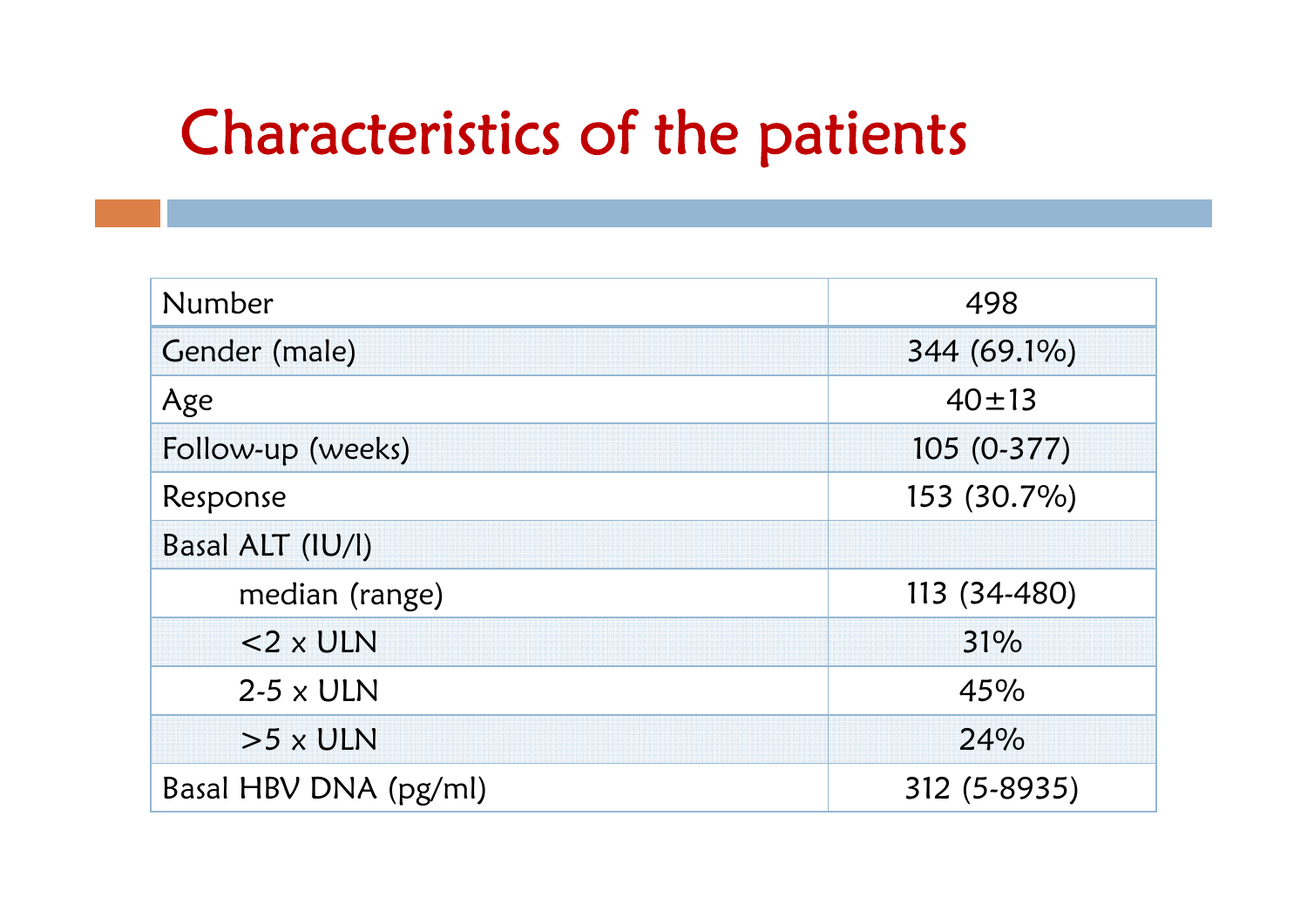### HBeAg and biochemical breakthrough

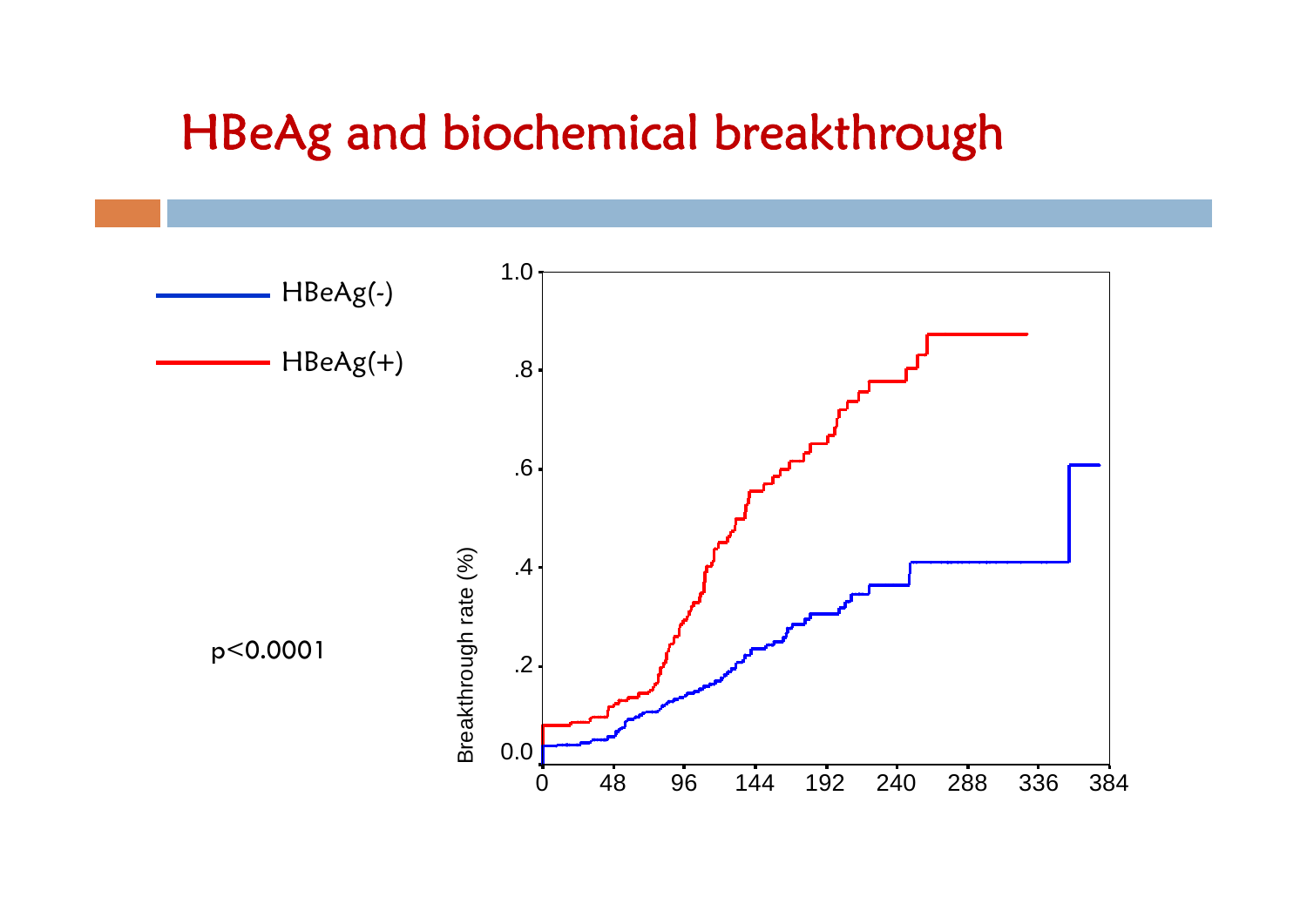### HBV DNA and biochemical breakthrough

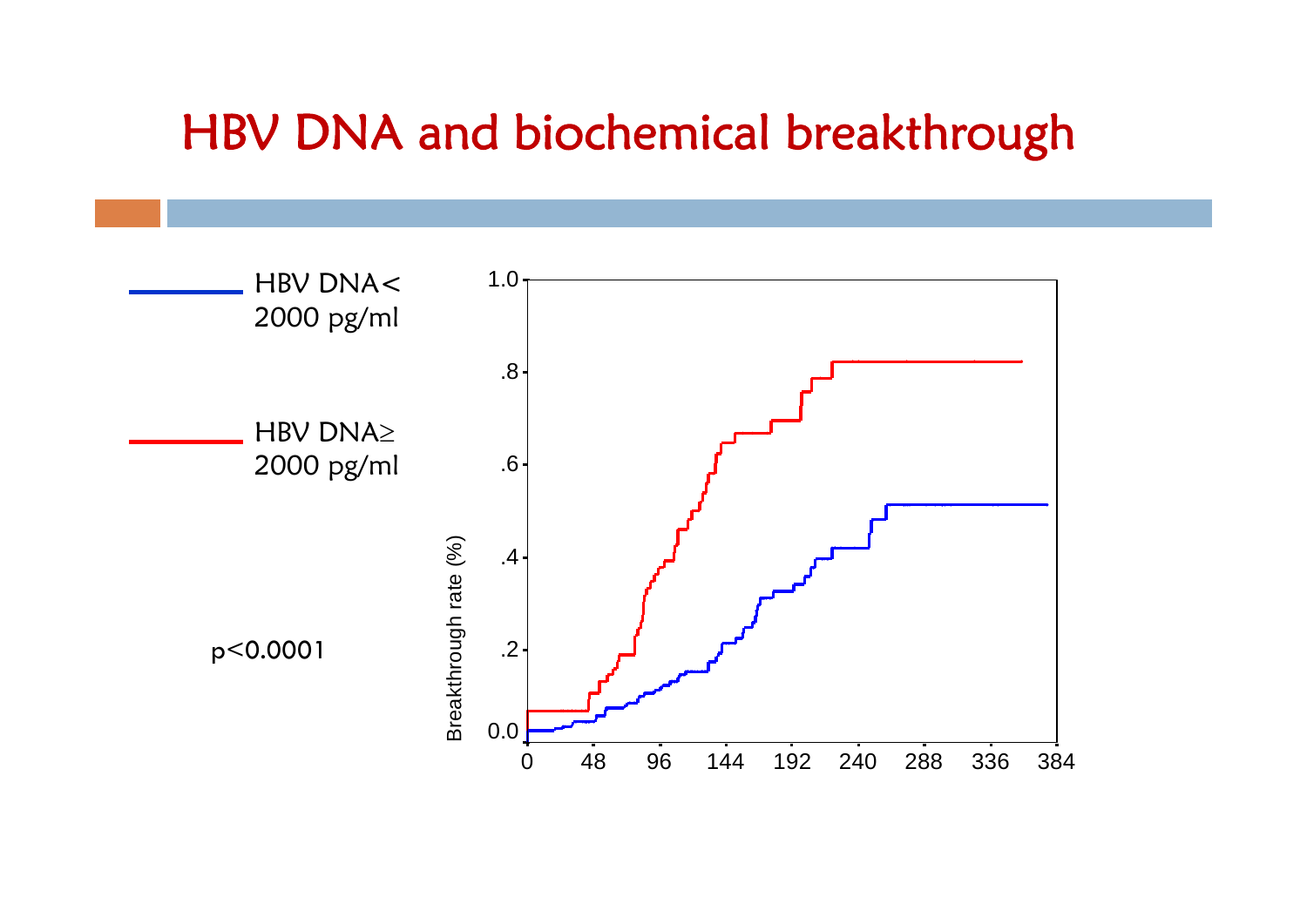### Age and biochemical breakthrough

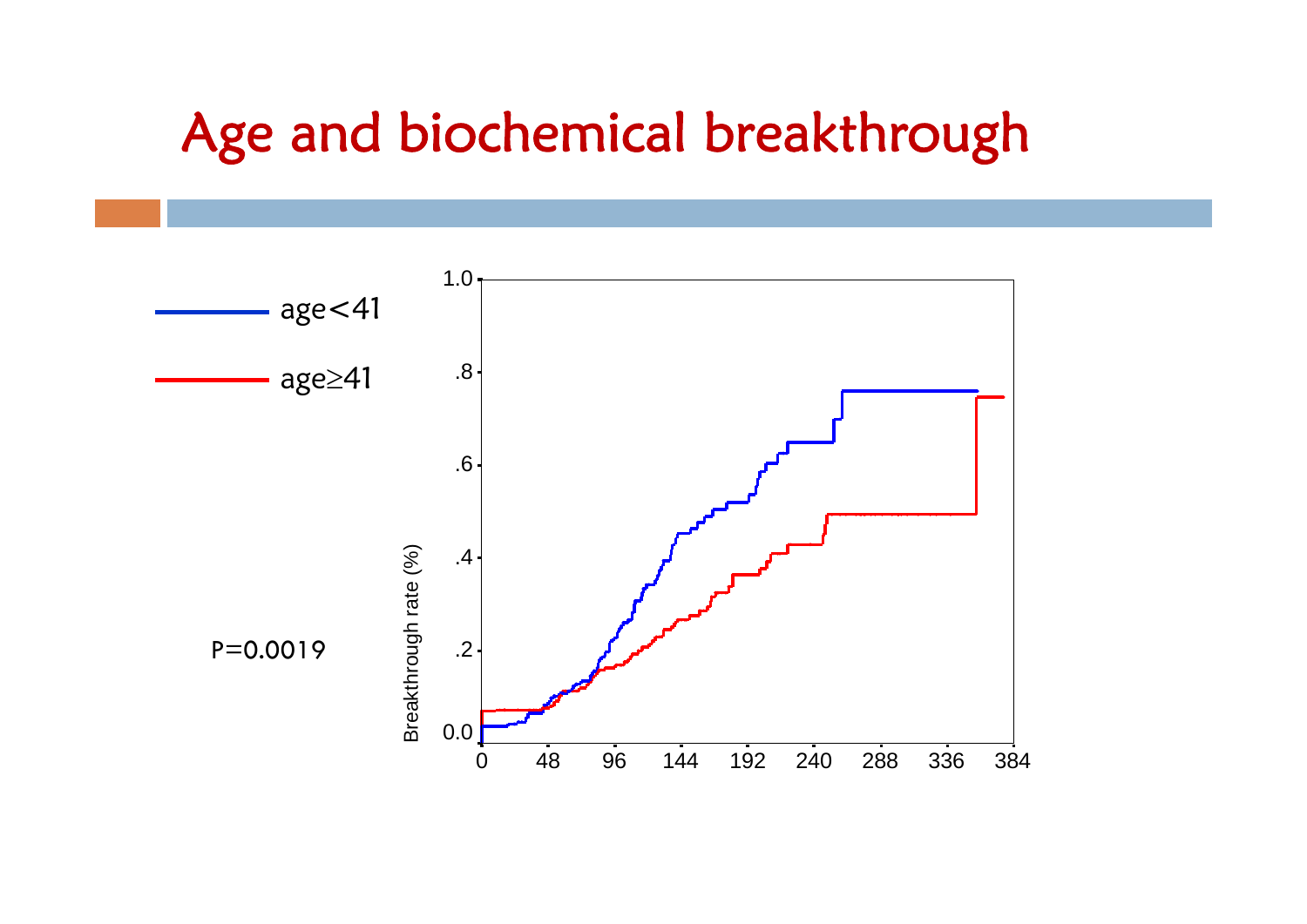### ALT and biochemical breakthrough

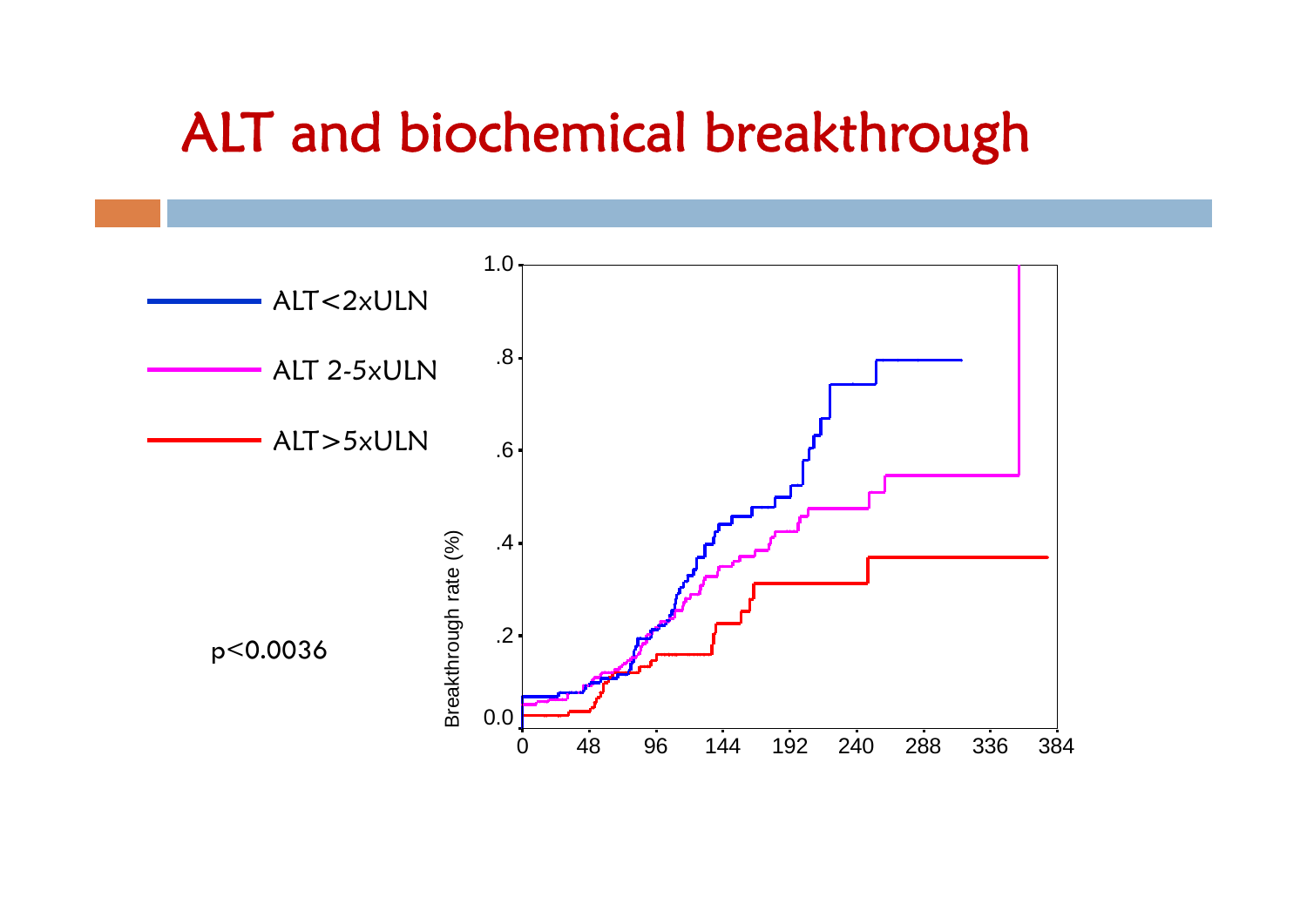□ Multivariate analysis indicated that HBV DNA (p<0.0001) and categorized ALT (<2xULN, 2- 5xULN, >5xULN)(p=0.006) were independently related to cumulative biochemical breakthrough rate. Decreased rate of lamivudine resistance in HBeAg negative patients did not reach a statistically significant difference  $(p=0.158)$ .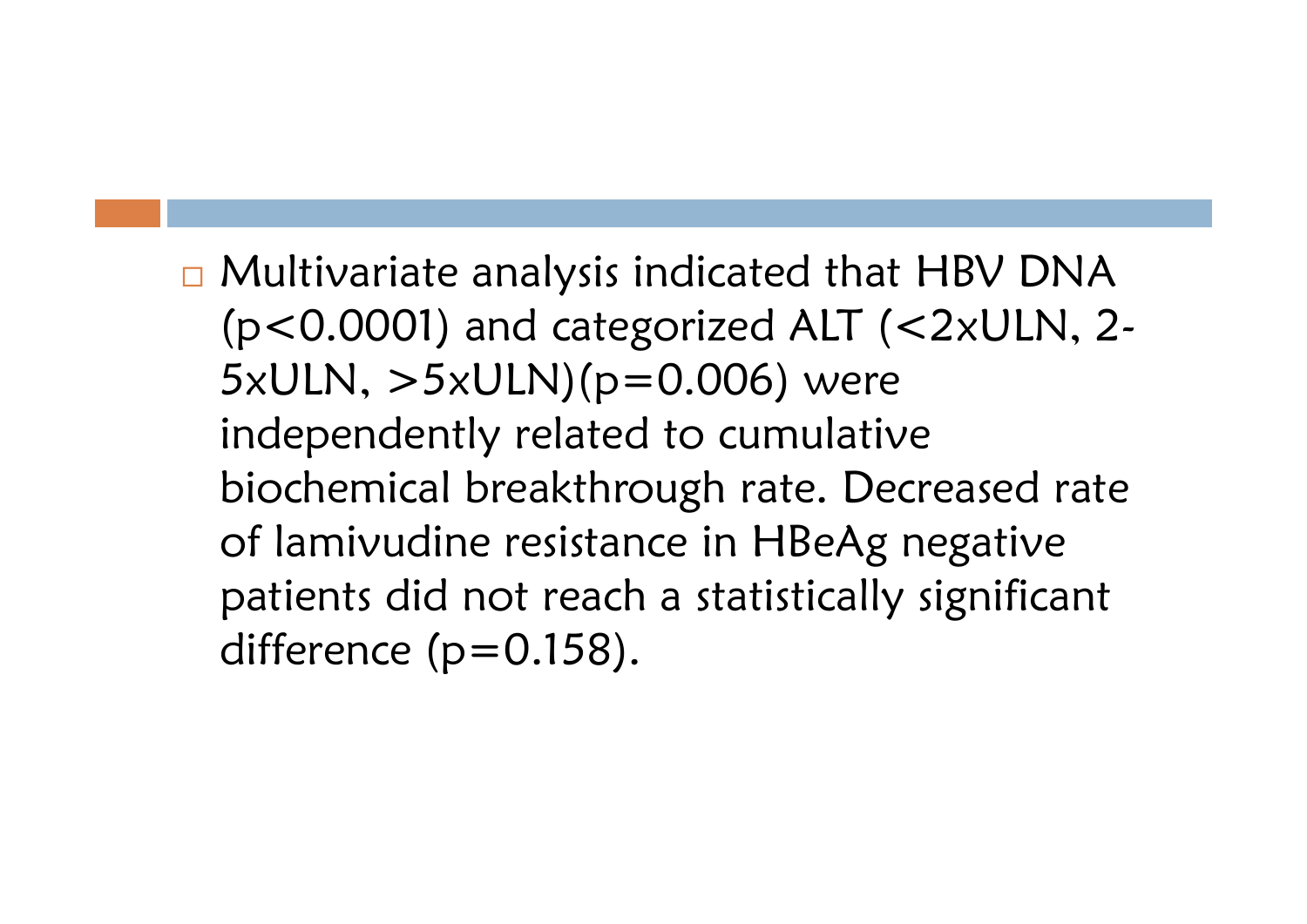# Conclusions

□ HBeAg negative patients have a lower rate of biochemical breakthrough during lamivudine therapy comparing to HBeAg positive patients. However, this may be related to lower HBV DNA levels comparing to HBeAg positives.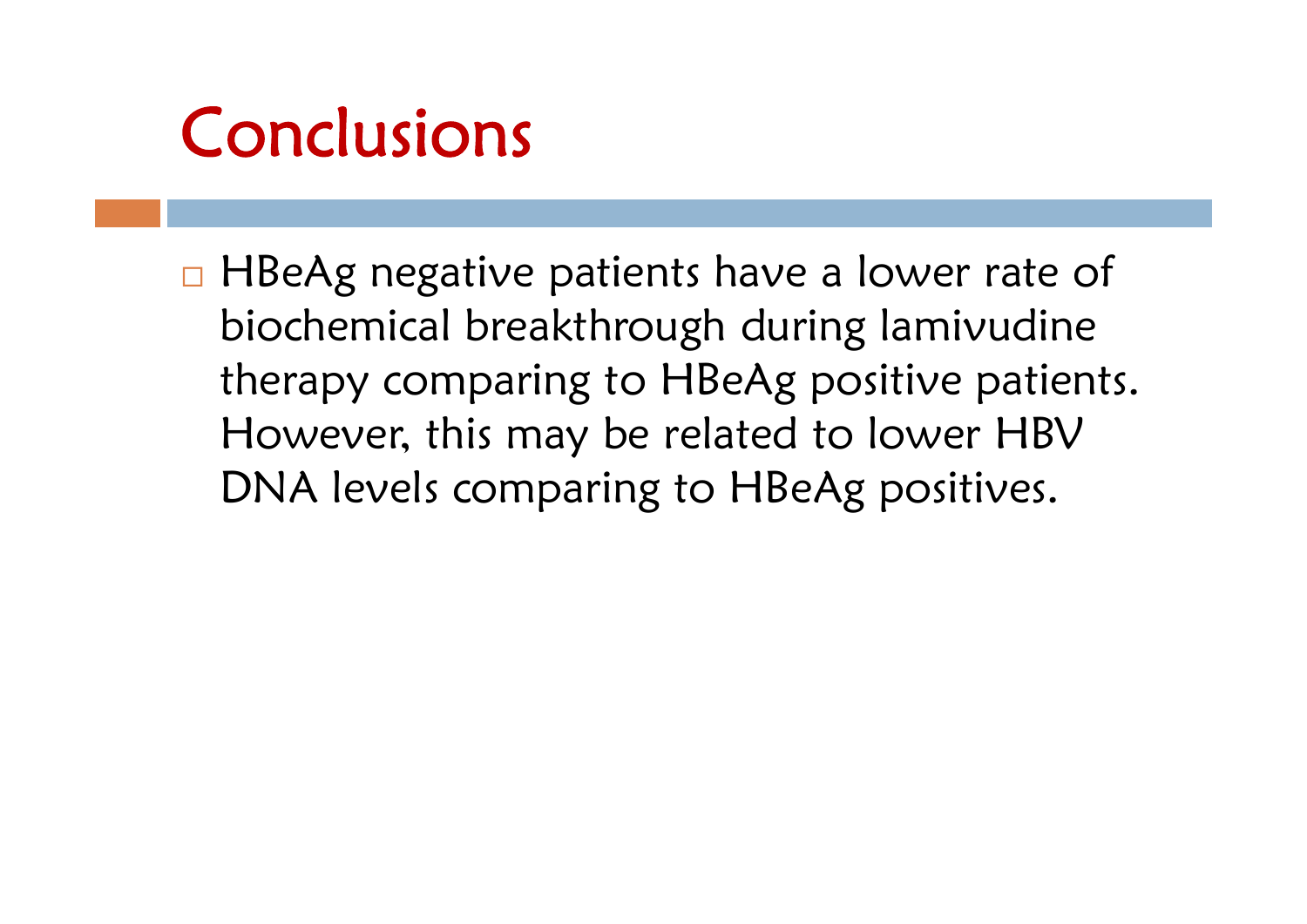Long-term results of lamivudine treatment for chronic hepatitis B virus infection: 10 year data in HBeAg -positive and -negative patients.

|                                                             | <b>All patients</b>                                 | HBe Ag $(+)$                                   | HBe $Ag(-)$                               | p value HBe<br>Ag(t)<br>versus HBe<br>Ag $(-)$ |
|-------------------------------------------------------------|-----------------------------------------------------|------------------------------------------------|-------------------------------------------|------------------------------------------------|
| Number of patients                                          | 407                                                 | 131                                            | 276                                       |                                                |
| Age, mean (years $\pm$ SD, range)                           | 41.1 $\pm$ 12.8 (14–<br>76)                         | $31.9 \pm 13.2$<br>$(14 - 76)$                 | $43.8 \pm 9.3$ (18)<br>$-70$              | < 0.0001                                       |
| Male sex (n)                                                | 281 (68 %)                                          | 87(65%)                                        | 194(69%)                                  |                                                |
| Number of patients treated with prior<br>interferon therapy | 194(47%)                                            | $71(53\%)$                                     | $123(44\%)$                               | > 0.05                                         |
| Mean lamivudine therapy duration<br>(months)                | $41.5 \pm 26.1$                                     | $33.8 \pm 22.4$                                | $45 \pm 27$                               | < 0.0001                                       |
| Number of patients with cirrhosis                           | 57 (14 %)                                           | 11 $(8\%)$                                     | 46 (16 $\%$ )                             | $= 0.02$                                       |
| Mean baseline HBV DNA (copy /ml)                            | $1.7 \times 10^8 \pm 2.4 \times$<br>10 <sup>8</sup> | $3.4 \times 10^8 \pm 2.9$<br>x 10 <sup>8</sup> | 7.8 x $10^7 \pm 1.7$<br>x 10 <sup>8</sup> | < 0.0001                                       |
| Mean baseline fibrosis score (knodell)                      | $2 \pm 1.2$                                         | $1.6 \pm 1.1$                                  | $2.2 \pm 1.2$                             | < 0.0001                                       |
| Mean baseline ALT levels $(IU/L)$ (range)                   | 87.7± 53.3 (10-<br>425)                             | $88.6 \pm 57.5$                                | $87.4 \pm 51.5$                           | > 0.05                                         |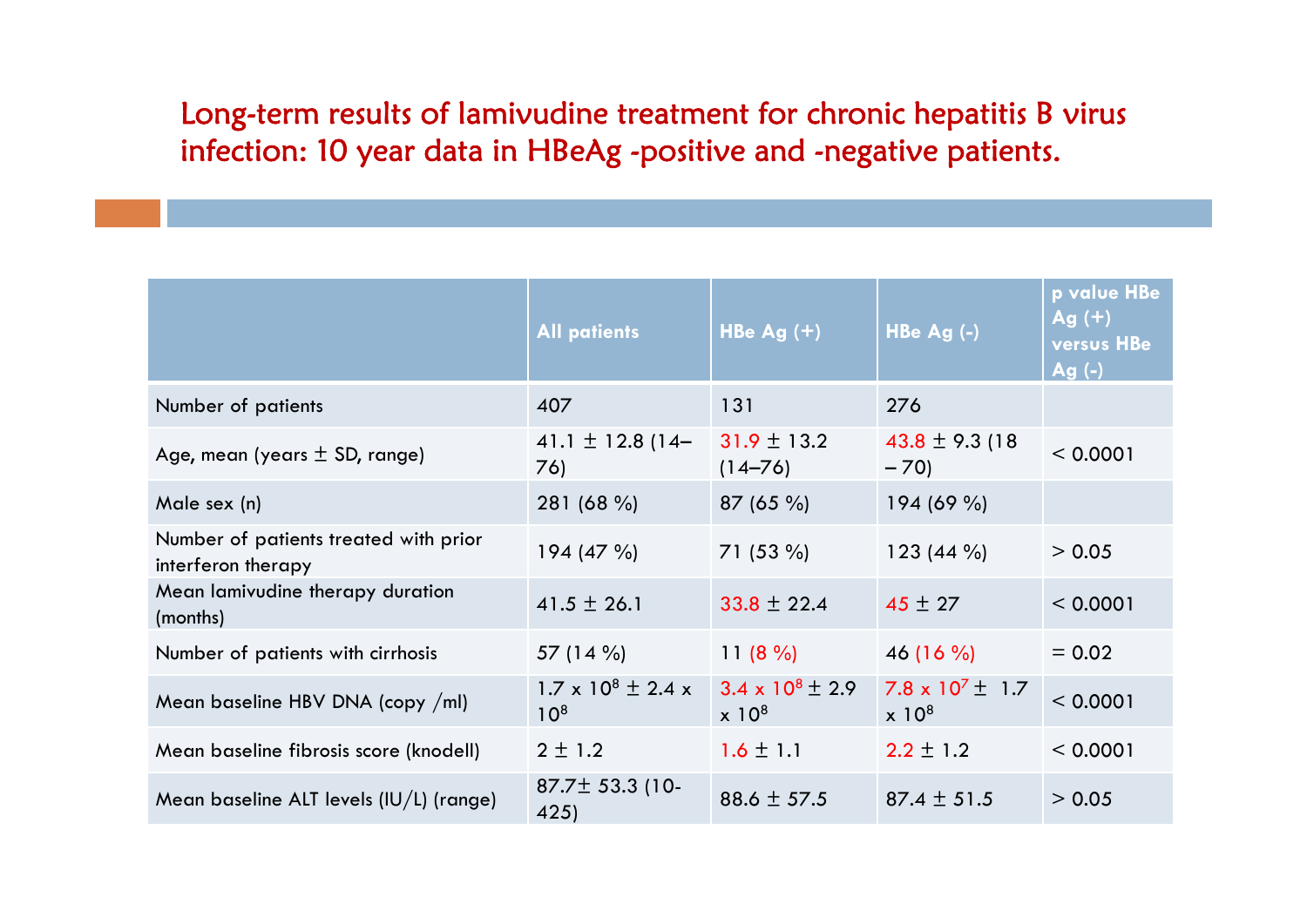#### Cumulative proportion of virologic resistances in HBeAg positive and HBeAg negative patients

**One Minus Survival Functions** 

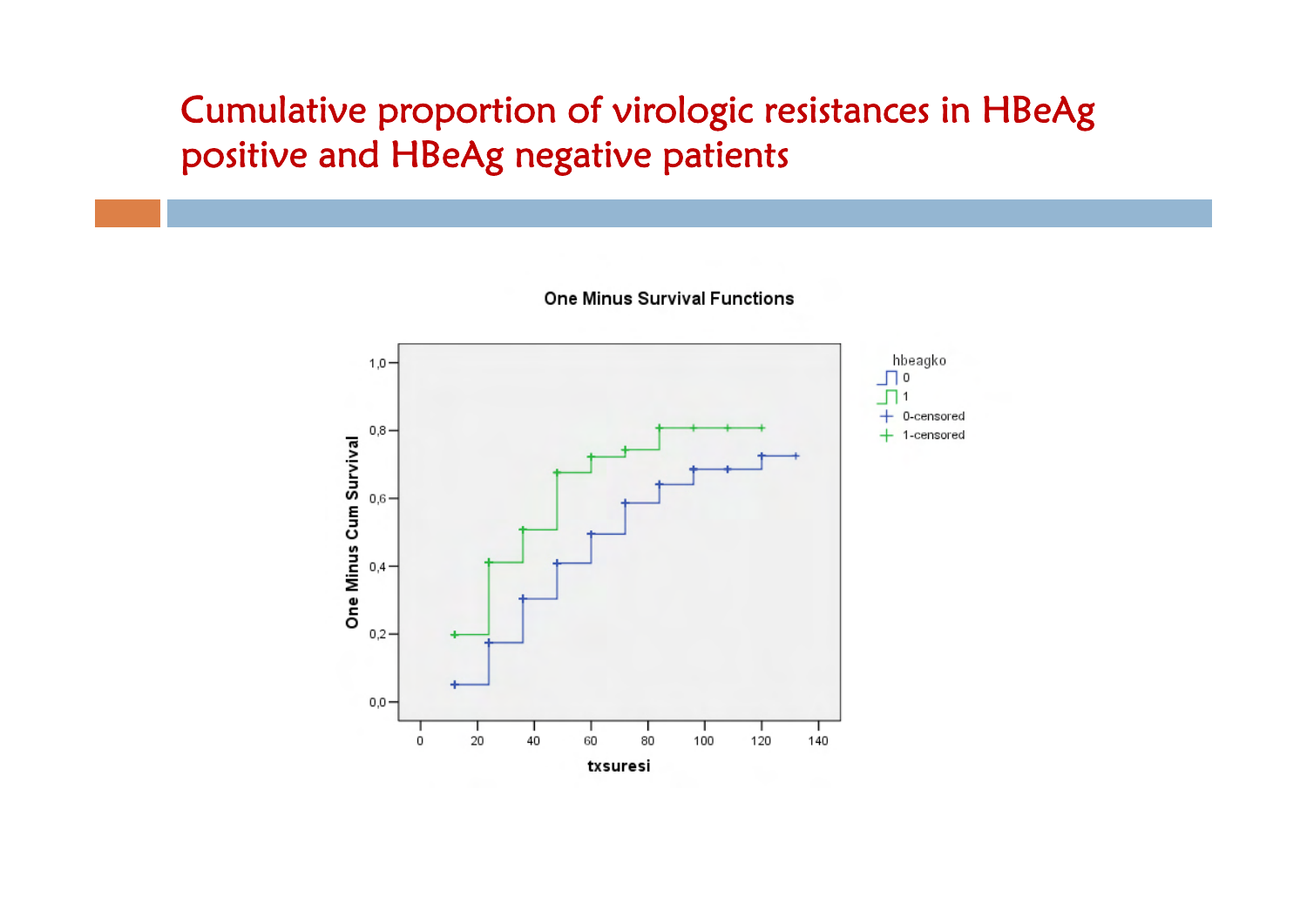#### Cumulative proportion of virologic resistances in cirrhotics and non-cirrhotic patients

**One Minus Survival Function** 



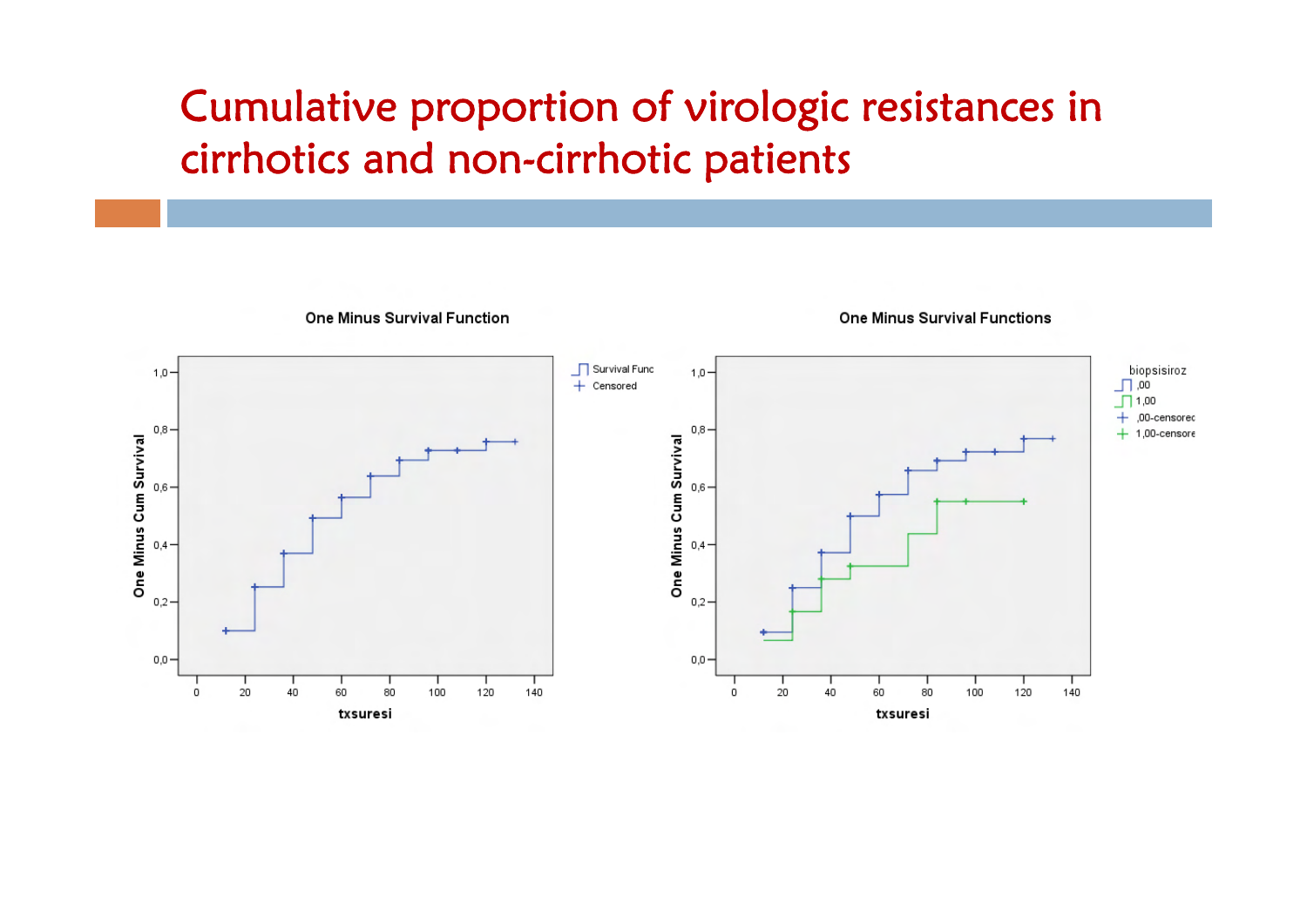## Types of lamivudine-resistant mutations

| Polymerase mutation | $rt204V$ (n) | rt204l(n) | rt204HV(n) |
|---------------------|--------------|-----------|------------|
| rt180L (wild)       | 6            | 37        | 6          |
| rt180M              | 27           | 34        | 8          |

|       | AШ        |                     | Serotype            |           | <b>LiPA</b> Genotype |              |  |  |  |
|-------|-----------|---------------------|---------------------|-----------|----------------------|--------------|--|--|--|
|       |           | <b>HBe-positive</b> | <b>HBe-negative</b> | 44        |                      | Other        |  |  |  |
| L180M | 78(68.4%) | 37(71.2%)           | 41(66.1%)           | 27(71.1%) | 24(57.1%)            | 23(79.3%)    |  |  |  |
| M204I | 47(41.2%) | 20(38.5%)           | 27(43.6%)           | 12(31.6%) | 24(57.1%)            | $9(31.0\%)$  |  |  |  |
| M204V | 68(59.7%) | 33(63.5%)           | 35(56.5%)           | 27(71.1%) | 17(40.5%)            | $20(69.0\%)$ |  |  |  |
| TOTAL | 114(100%) | --                  | 62                  | 76<br>55  | HZ.                  |              |  |  |  |

Zoulim et al. *J Viral Hepat*. 2006 April ; 13(4): 278–288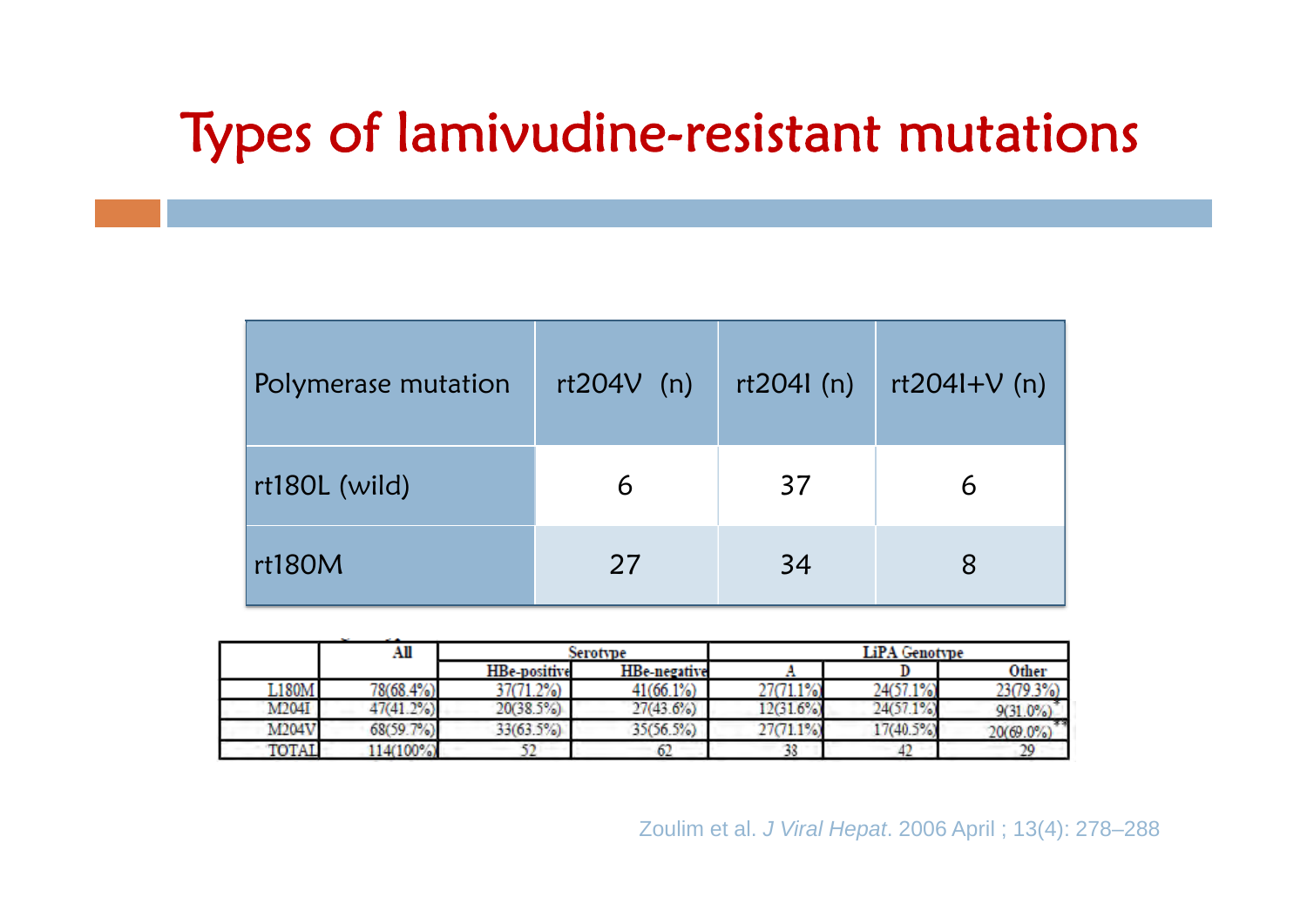#### Patterns of lamivudine resistant mutations in lamivudinetreated patients (Bozdayı et al, TASL Meeting 2005)

| <b>Mutation patterns</b> | N (315)        | $\frac{0}{0}$  |
|--------------------------|----------------|----------------|
| $L180M + M204V$          | 82             | 26             |
| $L180M + M204V/l$        | 11             | $\overline{3}$ |
| $L180M/L + M204M/V/l$    | 12             | $\overline{4}$ |
| $L180M + M2041/V$        | 1              | 0.3            |
| M2041                    | 79             | 25             |
| $L180M + M204I$          | 45             | 14             |
| $L180M/L + M204I$        | 37             | 12             |
| M204M/l                  | 34             | 11             |
| L180M                    | $\overline{3}$ | $\mathbf{1}$   |
| $L180M/L + M204M/l$      | 8              | $\overline{3}$ |
| $L180M + M2045$          | $\overline{3}$ | $\mathbf{1}$   |
| $LI80C + M204I$          | 1              | 0.3            |
| $L180M + Y203C + M204I$  | 1              | 0.3            |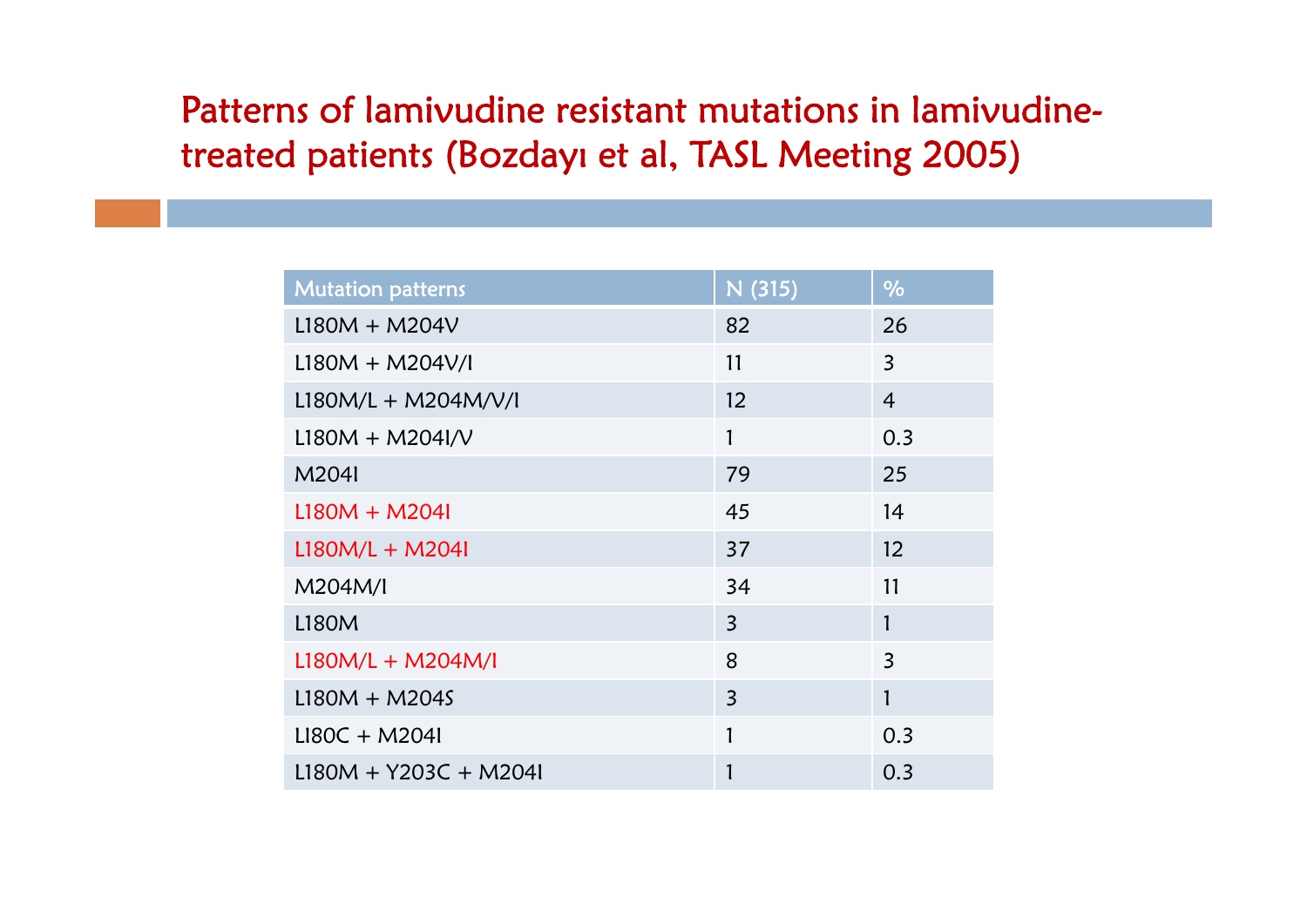## Adefovir resistance

□ 201 lamivudine-resistant patients have been treated with adefovir for more than 1 year. ■ 109 received adefovir monotherapy ■ 92 adefovir add-on to lamivudine □ Median duration of follow-up was 140 weeks ■ 10 pts followed up > 240 weeks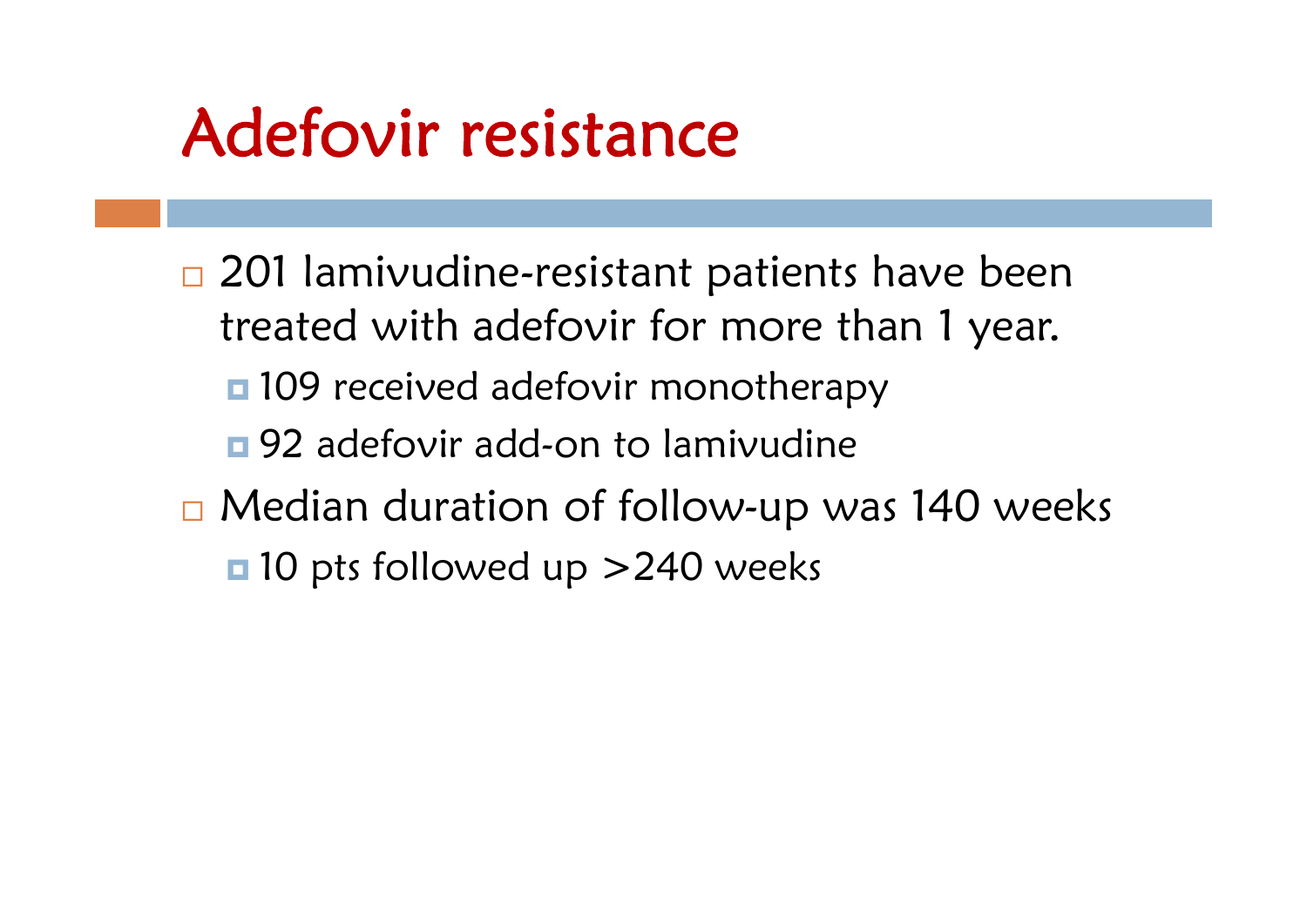## Adefovir resistance rate

**One Minus Survival Functions** 

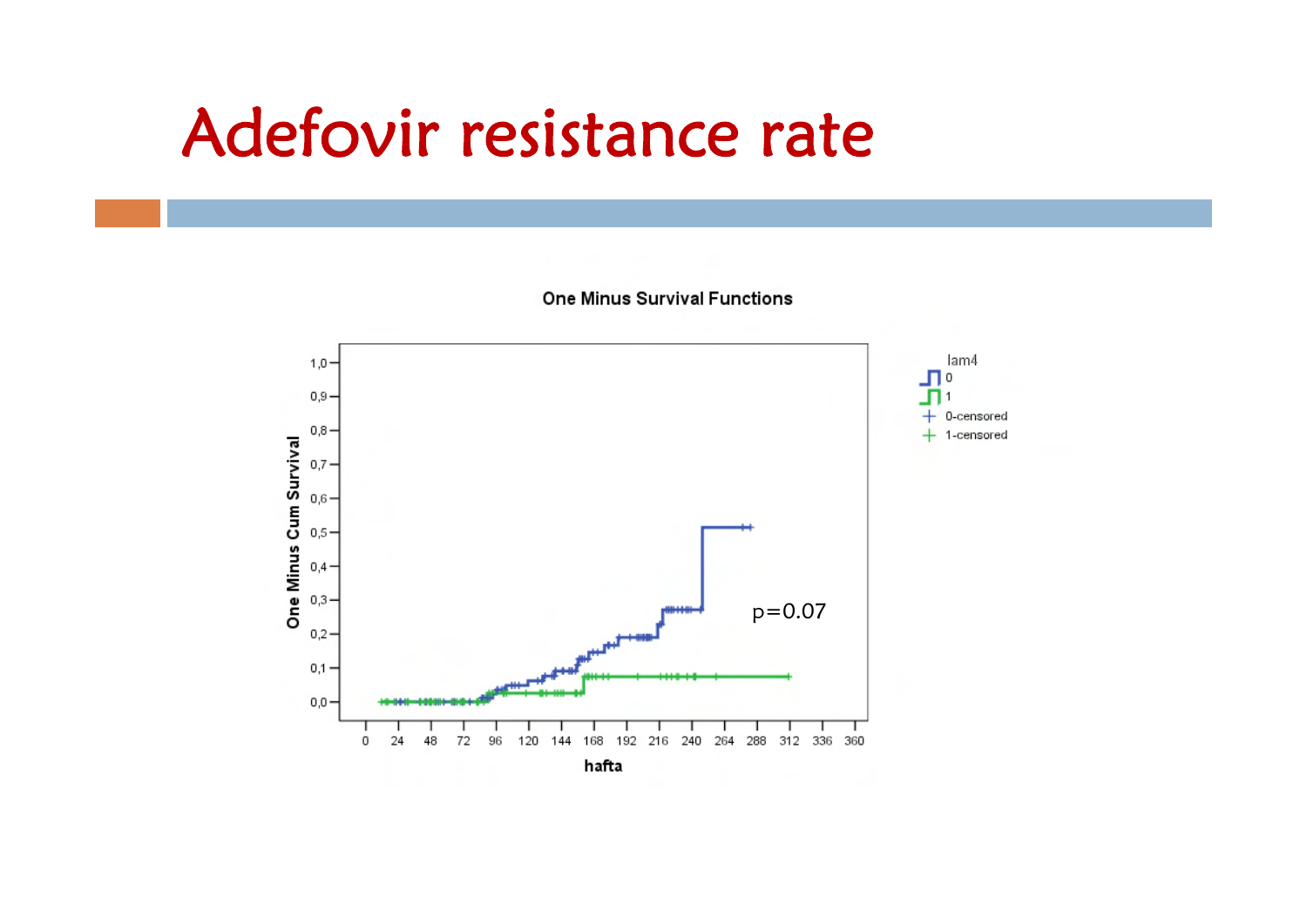## Adefovir resistance

n 17 patients had adefovir resistant mutations **□** rtN236T 8 $\blacksquare$  rtA181V + rtN236T 3**□** rtA181V 3 $\Box$  Wt + rtA181T + rtN236T  $\Box$  2  $\blacksquare$  Wt + rtA181T/V + rt236T 1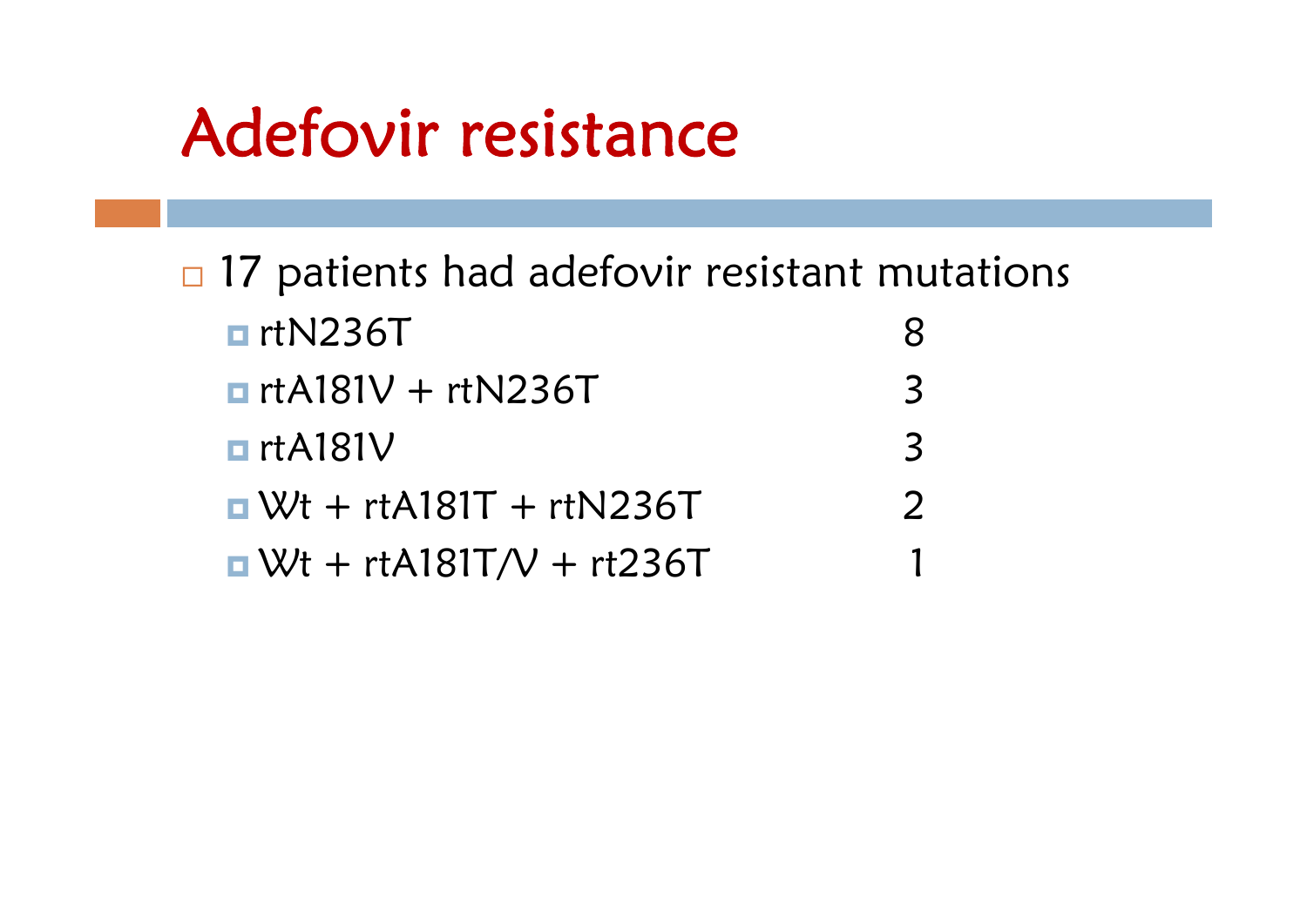#### Drug-resistant mutations in treatment-naive patients

#### HEPATOLOGY

#### **YMDD motif variants in inactive hepatitis B carriers detected** by Inno-Lipa HBV DR assay

Mesut Akarsu,\* Aylin Sengonul,<sup>†</sup> Ethem Tankurt,\* Ayca Arzu Sayiner,<sup>†</sup> Omer Topalak,\* Hale Akpinar\* and Yusuf Hakan Abacioglu<sup>t</sup>

Departments of \*Gastroenterology and <sup>†</sup>Microbiology and Clinical Microbiology, Faculty of Medicine, Dokuz Eylul University, Izmir, Turkey

- □ YMDD variants were detected in 13 (18.3%) of the 71 anti-HBe positive inactive HBV carriers. Of the 13 patients, 10 (76.9%) also had accompanying L180M mutation.
- □ This study used INNO-LIPA. Entecavir or adefovir mutations were not investigated.